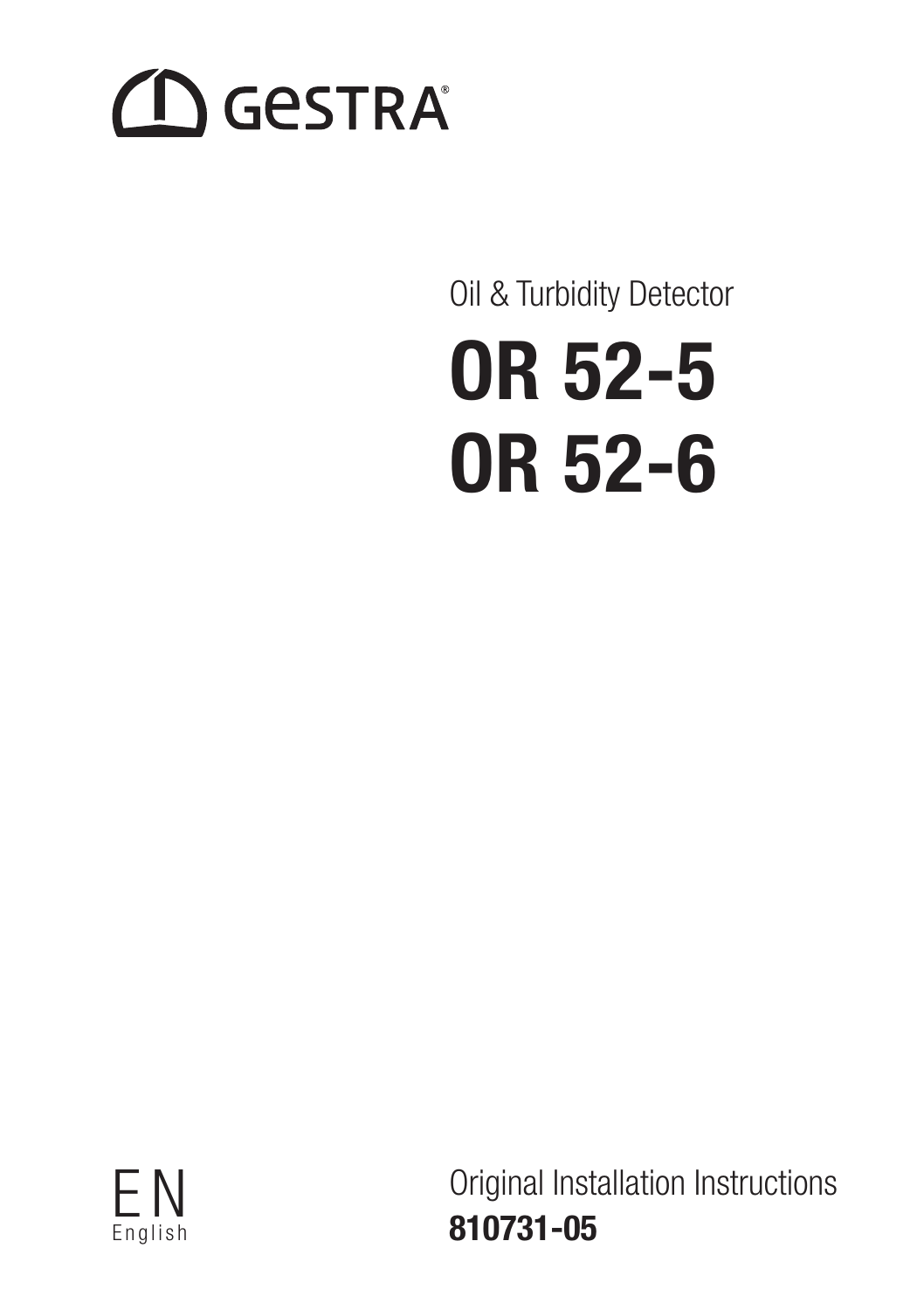## **Contents**

#### **Important notes**

## **Directives and standards**

### **Technical data**

## Installation

## **Electrical connection**

| Wiring diagram ORG 12, ORG 22, ORT 6 with three-way valve, switch-over in the event of an alarm 18 |  |
|----------------------------------------------------------------------------------------------------|--|
|                                                                                                    |  |
|                                                                                                    |  |
| Wiring diagram ORG 12, ORG 22, ORT 6 with three-way valve, switch-over in the event of an          |  |
|                                                                                                    |  |
|                                                                                                    |  |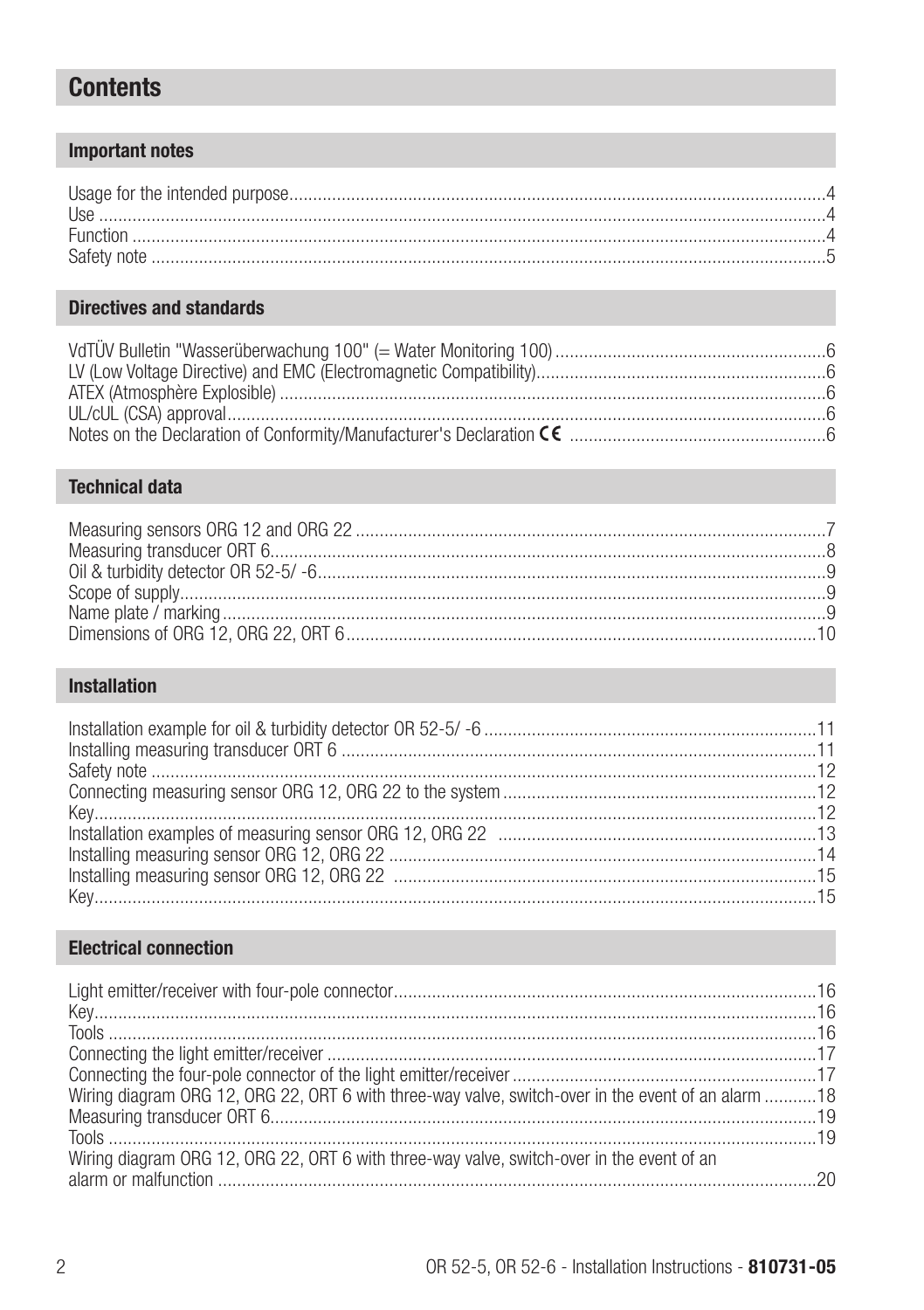#### **Changing the factory settings**

**Contents** continued

|--|

#### **Commissioning procedure**

#### Operation, alarm and testing

#### **Fault finding for troubleshooting**

#### **Maintenance**

#### Removal and disposal of the measuring sensor and measuring transducer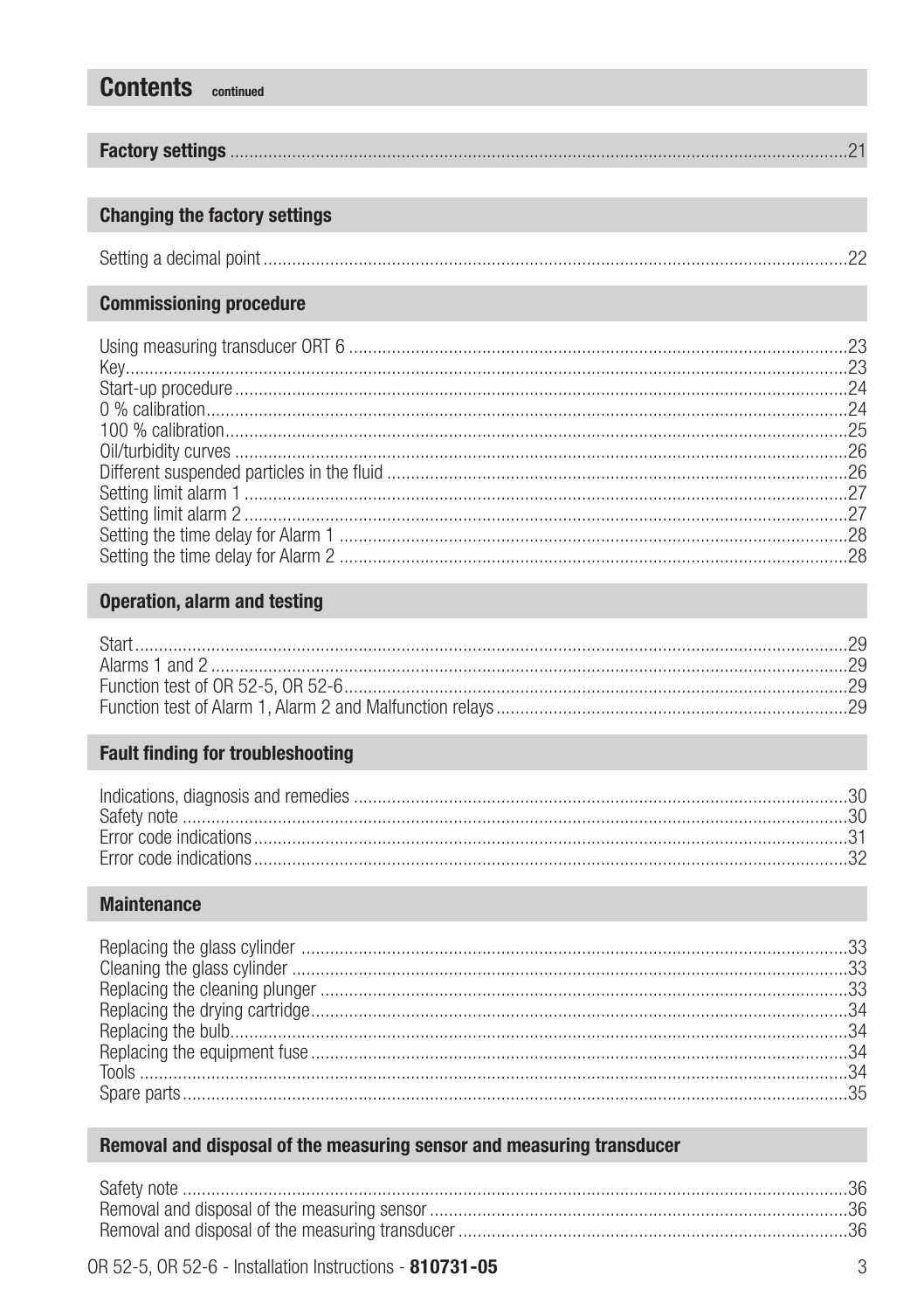## Important notes

#### Usage for the intended purpose

Use oil & turbidity detector OR 52 only for monitoring transparent liquids to detect any ingress of light-scattering and insoluble foreign matter.

Chemical and corrosive influences have to be taken into account and the equipment must only be used within its rated pressure and temperature limits. Before installation and operation make sure the equipment is resistant to the fluid in the prevailing operating conditions.

#### Use

The OR 52-5/ -6 oil & turbidity detector consists of a type ORG 12 or ORG 22 measuring sensor and type ORT 6 measuring transducer that acts as an operating and display unit.

The correct measuring sensor is selected depending on the fluid used.

The oil & turbidity detector is used to detect impurities in transparent liquids. It is chiefly employed in industry and the food sector, in which high levels of reliability and ease of maintenance are essential.

In steam boiler and hot water plants, the oil & turbidity detector can monitor any ingress of oil or grease into the condensate, the feed water or the water circuit (EN 12952-7, EN 12953-6, TRD 604 Page 1).

In addition, the oil & turbidity detector is suitable for monitoring untreated and treated water (gravel filters, demineralisation plants, reverse osmosis systems) as well as waste water.

In the food sector, the oil & turbidity detector is used in the brewing and beverage industry (filtration, monitoring of flavouring, quality assurance, etc.) and for monitoring filtration in the production of cooking oil.

#### Function

The measuring sensor is a photometric measuring device. It consists of a light source (light emitter  $\Omega$ ) and two photo-electric cells that make up a light receiver  $\bullet$ . A constantly maintained beam of light shines through the transparent liquid. Undissolved foreign particles scatter the beam, which is measured using the 15° forward-scattered light principle. This scattered light is then converted into an electrical current and analysed to determine the content of foreign matter.

The measuring transducer is the operating and display unit for actuating the measuring sensor and analysing the signals. It visually displays the measurement results and is used to set the measuring equipment. It displays the actual value, the triggering of ALARM 1 and ALARM 2 limit value alarms and malfunctions in the measuring sensor. Limit values are set and displayed on the measuring transducer.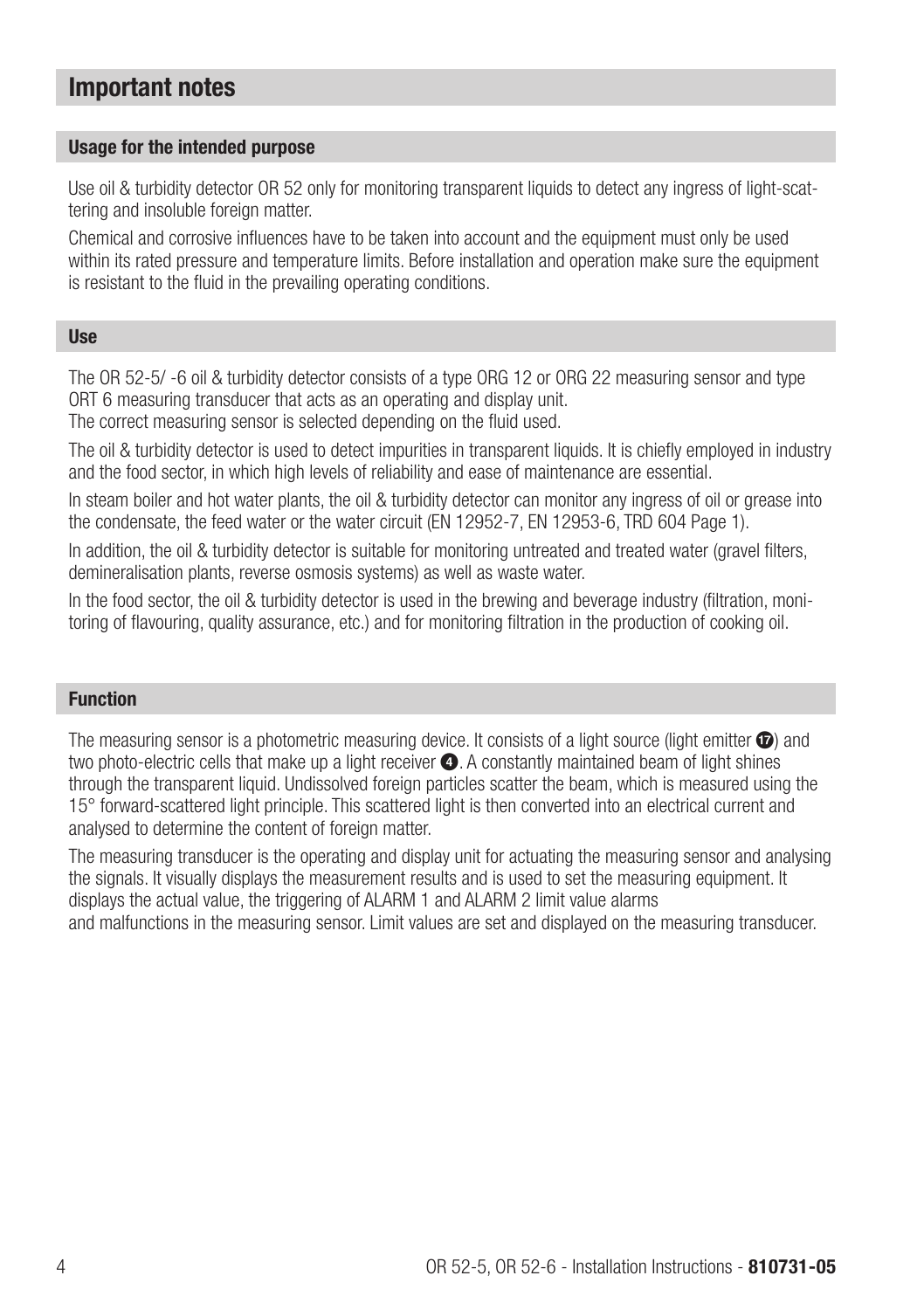## Important notes continued

#### Safety note

The equipment may only be installed and commissioned by qualified and competent staff.

Maintenance and modification may only be performed by authorised staff who have undergone specific training.



#### **Danger**

The measuring sensor is under pressure during operation. Hot water or steam escapes when nuts and bolts are unfastened. The measuring sensor is hot during operation.

There is a risk of severe injuries and scalding over the entire body. Before servicing the measuring sensor or disconnecting pipes, make sure all connected pipes are depressurised (0 bar) and cooled down to room temperature (20°C).

The terminal strips of the measuring transducer are live during operation. There is a risk of serious injuries due to electric shock.

Always cut off power to the equipment before working on it or on the terminal strips (installation, removal, connecting pipes).

Make sure there is no possibility of inadvertently starting up the depressurised section of the system during the work.

The shut-off valves required for this purpose must be secured separately and marked. Disconnect the power supply and make sure it cannot inadvertently be switched back on again. Affix one or more warning signs with wording such as "DO NOT SWITCH ON" on each control element in a clearly visible location.



#### Attention

The name plate specifies the technical features of the equipment. Do not start up or operate any item of equipment that does not have its own specific name plate.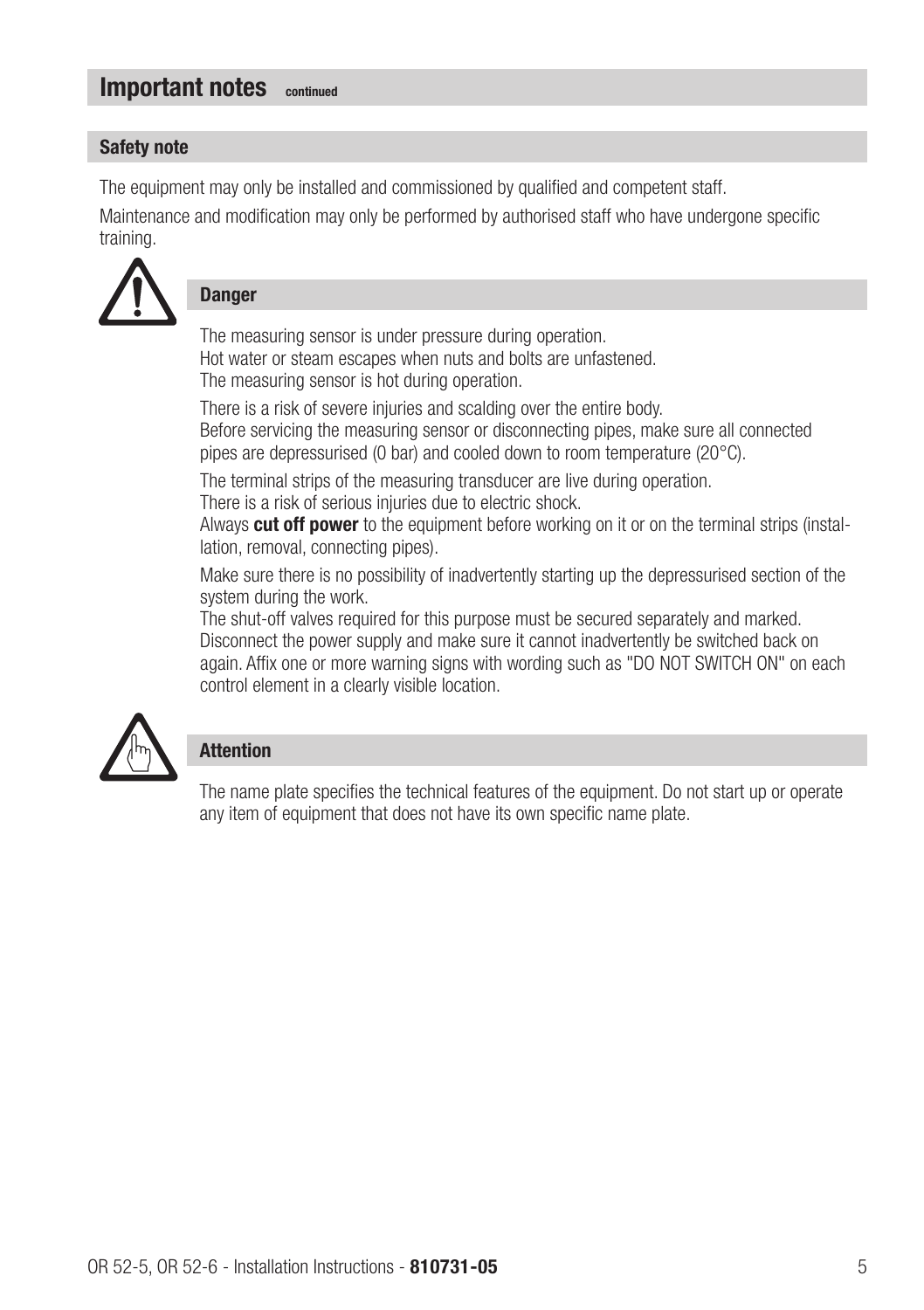## Directives and standards

#### VdTÜV Bulletin "Wasserüberwachung 100" (= Water Monitoring 100)

The OR 52-5/ -6 oil & turbidity detector is approved for condensate and feed water monitoring in accordance with VdTÜV Bulletin "Wasserüberwachung 100".

The VdTÜV Bulletin "Wasserüberwachung 100" (Water Monitoring 100) describes the requirements for water monitoring equipment.

#### LV (Low Voltage Directive) and EMC (Electromagnetic Compatibility)

The equipment conforms to the requirements of Low Voltage Directive 2014/35/EU and EMC Directive 2014/30/EU.

#### ATEX (Atmosphère Explosible)

The equipment must **not** be used in potentially explosive atmospheres, in accordance with European Directive 2014/34/EU.

#### UL/cUL (CSA) approval

The equipment conforms to standards: UL 508 and CSA C22.2 No. 14-13, Standards for Industrial Control Equipment. File E243189.

#### Notes on the Declaration of Conformity/Manufacturer's Declaration

For details on the conformity of our equipment with European Directives, please refer to our Declaration of Conformity or our Manufacturer's Declaration.

The current Declaration of Conformity/Manufacturer's Declaration is available online at www.gestra.com  $\rightarrow$  Documents, or can be requested from us.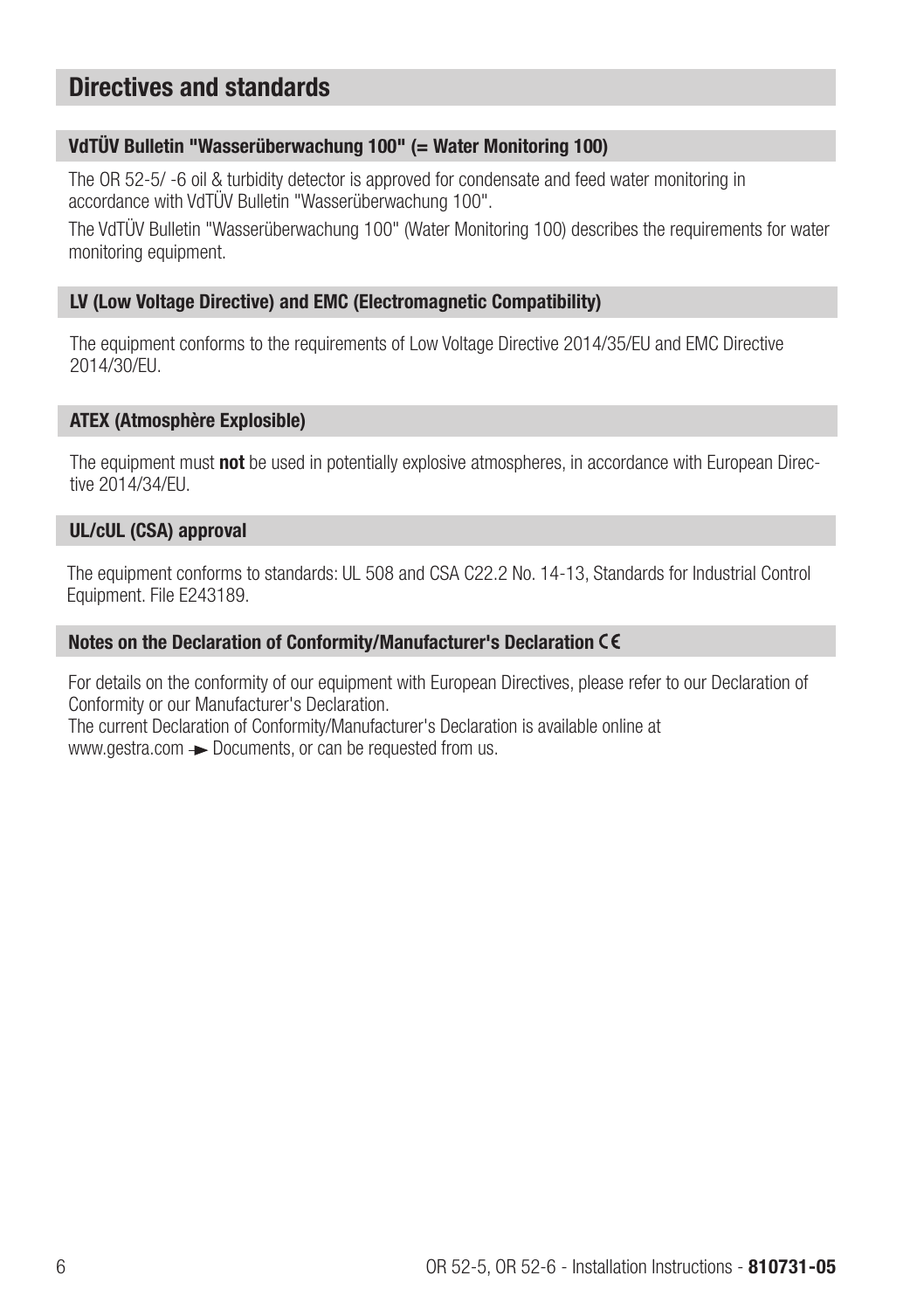## Technical data

| <b>Measuring sensors ORG 12 and ORG 22</b>                                                                                                        |                       |  |
|---------------------------------------------------------------------------------------------------------------------------------------------------|-----------------------|--|
| <b>Operating pressure</b><br>PN 10, 10 bar at max. 120°C<br><b>Mechanical connections</b>                                                         |                       |  |
| DN 10. connections G 3/8 A. ISO 228                                                                                                               |                       |  |
| <b>Flowrate</b>                                                                                                                                   |                       |  |
| $0.5 - 50$ <i>V</i> min                                                                                                                           |                       |  |
| <b>Pressure drop</b><br>$5$ [mbar] $1)$                                                                                                           |                       |  |
| <b>Fluids</b>                                                                                                                                     |                       |  |
| water, condensate, beverages, etc.                                                                                                                |                       |  |
| Max. pH value of fluids $2)$<br>10.5                                                                                                              |                       |  |
| <b>Fluid temperature ranges</b><br>$0^{\circ}$ C – 60 $^{\circ}$ C (with drying cartridge)<br>$60^{\circ}$ C $- 120^{\circ}$ C (with vent nipple) |                       |  |
| <b>Ambient temperature</b><br>$0-60^{\circ}$ C                                                                                                    |                       |  |
| Weight                                                                                                                                            |                       |  |
| approx. 6.8 kg                                                                                                                                    |                       |  |
| Materials                                                                                                                                         |                       |  |
| Housina<br>0.6025 galvanised                                                                                                                      |                       |  |
| Cover<br><b>ORG 12:</b> 0.6025 galvanised                                                                                                         | ORG 22: 1.4571        |  |
| Wetted parts<br><b>ORG 12:</b> 0.6025 galvanised                                                                                                  | ORG 22: 1.4571        |  |
| <b>Ball valves</b><br><b>ORG 12:</b> Ms 58                                                                                                        | <b>ORG 22: 1.4436</b> |  |
| <b>Screwed unions</b><br><b>ORG 12: St</b>                                                                                                        | ORG 22: 1.4571        |  |
| <b>Glass cylinder</b><br>Duran 50                                                                                                                 |                       |  |
| Gaskets<br>Silicone                                                                                                                               |                       |  |
| <b>Cleaning ring</b><br>EPDM                                                                                                                      |                       |  |
| <b>Light emitter</b><br>Bulb 12 V / 10 W BA 15s<br>Protection IP 65                                                                               |                       |  |
| <b>Light receiver</b><br>2 silicon photo-electric cells<br>Protection IP 65                                                                       |                       |  |
|                                                                                                                                                   |                       |  |

1) At a flowrate of 2 l/min and a V-shaped flow through the sensor with a pipe length of 1 m (DN 10), 4 bends and  $\zeta = 6.1$ .

2) A pH value of > 10.5 may cause the glass to suffer wear, depending on temperature.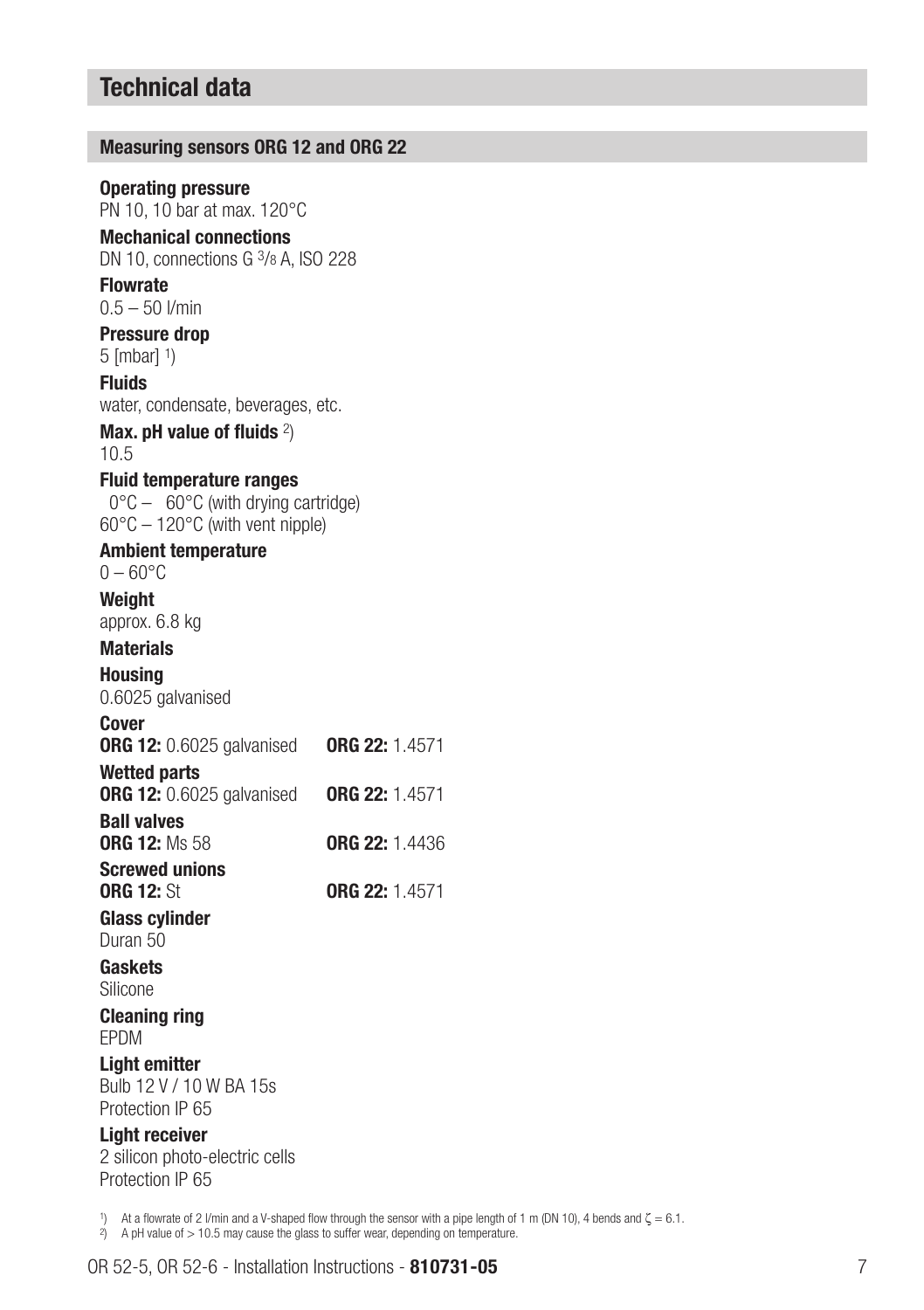## Technical data continued

#### Measuring transducer ORT 6

#### **Inputs**

Directly transmitted light (D), scattered light (S)

#### **Outputs**

1 voltage output for light transmitter  $\Phi$ , 1 – 12 V pulse-width modulated 3 floating relay contacts (alarms 1 and 2, malfunction) Contact material AgNi 0.15 Max. contact rating for switching voltages 24 AC/DC, 115 V and 230 V AC: Resistive/inductive 4 A 1 current output 0/4 – 20 mA, max. load 500 ohm

#### Measuring range

 $0 - 25$  ppm

Actual value output  $0/4$  mA  $\approx$  0 ppm, 20 mA  $\approx$  25 ppm

#### Adjustment range, limit value for alarms 1 and 2

Adjustable between 0 and 15 ppm Other ranges on request

#### Indicators and adjusters

4 membrane keys

8 LEDs for indicating operating modes and dimensions

1 three-digit seven-segment display for actual value, limit value and fault indication

3 internal LEDs for monitoring system voltages

#### Adjustment range, time delay for alarms 1 and 2

0 to 20 seconds Other ranges on request

#### Mains voltage

230 V +10 /  $-15$  %, 50 - 60 Hz 115 V +10 / –15 %, 50 – 60 Hz (optional) 24 V +10 / –15 %, 50 – 60 Hz (optional)

#### Power consumption

25 VA

#### Fuse

Thermal fuse M 0.2 A 5 x 20 at 230 V Thermal fuse M 0.4 A 5 x 20 at 115 V Thermal fuse M 1.0 A 5 x 20 at 24 V

Housing

Field case for wall installation

#### Housing material

Die-cast aluminium

#### Protection

IP 65 to EN 60529

#### Admissible ambient temperature

 $0 °C - 55 °C$ 

**Weight**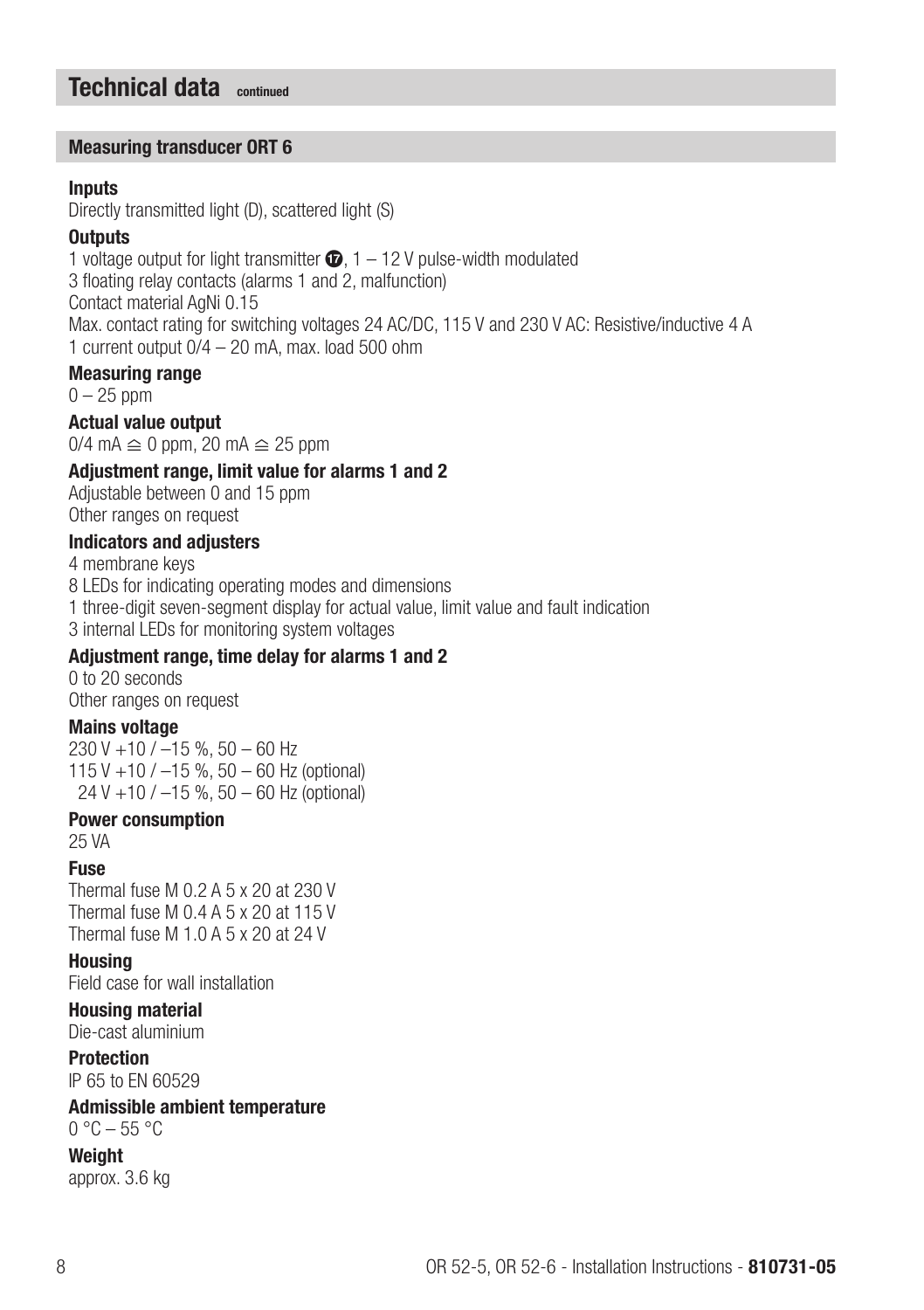## Technical data continued

#### Oil & turbidity detector OR 52-5/ -6

#### Approvals:

| <b>TÜV Certificate</b>     | VdTÜV Bulletin "Wasserüberwachung 100" (= Water Monitoring 100):                             |  |  |
|----------------------------|----------------------------------------------------------------------------------------------|--|--|
|                            | Requirements for water monitoring equipment.                                                 |  |  |
|                            | Type approval no.: TÜV · WÜF · XX-009                                                        |  |  |
| UL/cUL (CSA) certification | UL 508 and CSA C22.2 No. 14-13. Standards for Industrial Control<br>Equipment. File E243189. |  |  |

#### Scope of supply

- $\blacksquare$  1 measuring transducer ORT 6,
- 1 measuring sensor ORG 12 or ORG 22
- Supplied (but not fitted):
- $\Box$  3 ball valves.
- 3 screwed unions and nipples with threaded ends,
- $\blacksquare$  1 vent nipple.
- $\blacksquare$  1 turbidity standard 20 ppm.
- $\blacksquare$  1 drving cartridge,
- $\blacksquare$  1 accessory box,
- $\blacksquare$  1 glass cylinder,
- 1 installation & operating manual

#### Name plate / marking

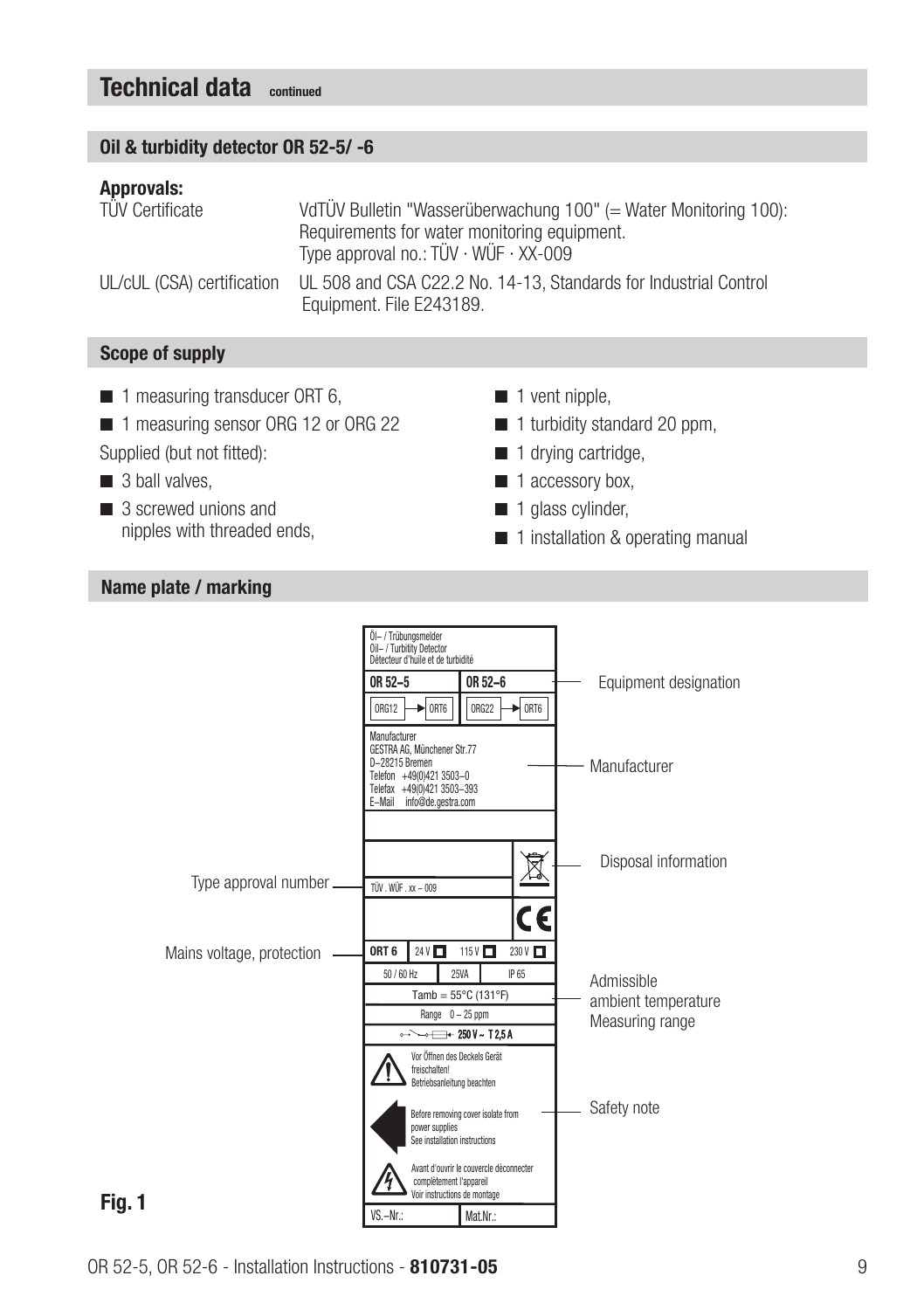## Technical data continued

#### Dimensions of ORG 12, ORG 22, ORT 6



Fig. 3 Measuring sensor ORG 12, ORG 22



Fig. 4 Measuring transducer ORT 6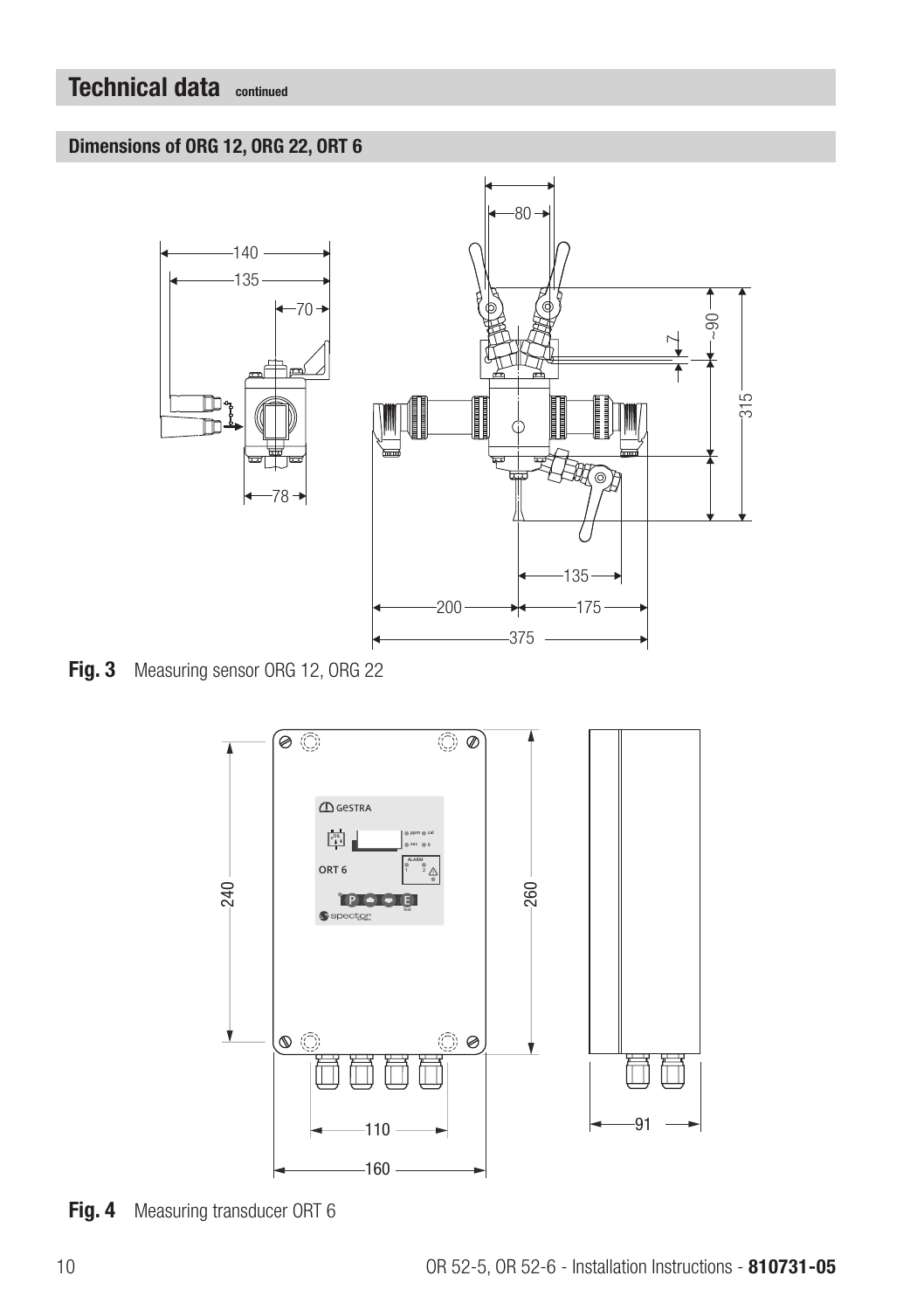## Installation

#### Installation example for oil & turbidity detector OR 52-5/ -6

In steam boiler and hot water plants, the oil & turbidity detector can monitor any ingress of oil or grease into the condensate, the feed water or the water circuit (EN 12952-7, EN 12953-6, TRD 604 Page 1).

The typical equipment arrangement shown in Fig. 5 shows how monitoring can be achieved. Here, the direction of flow is from left to right. If there is an ingress of oil or grease and the set limit value is exceeded, the first oil & turbidity detector actuates a three-way switch-over valve, to remove the contaminated water from the circuit.

In systems without continuous supervision (72 h operation), a second oil & turbidity detector monitors any continuing flow of water, and interrupts the system's safety circuit if the set limit value is exceeded.



Fig. 5 Installation example of condensate monitoring in steam boiler systems

#### Installing measuring transducer ORT 6

The measuring transducer is designed for wall installation and should be mounted close to the measuring sensor.

To gain access to the mounting holes, slacken the cover screws and open the cover; the hole spacing is stated on the rear of the housing. Fasten the measuring transducer using suitable screws and dowels for the surface in question.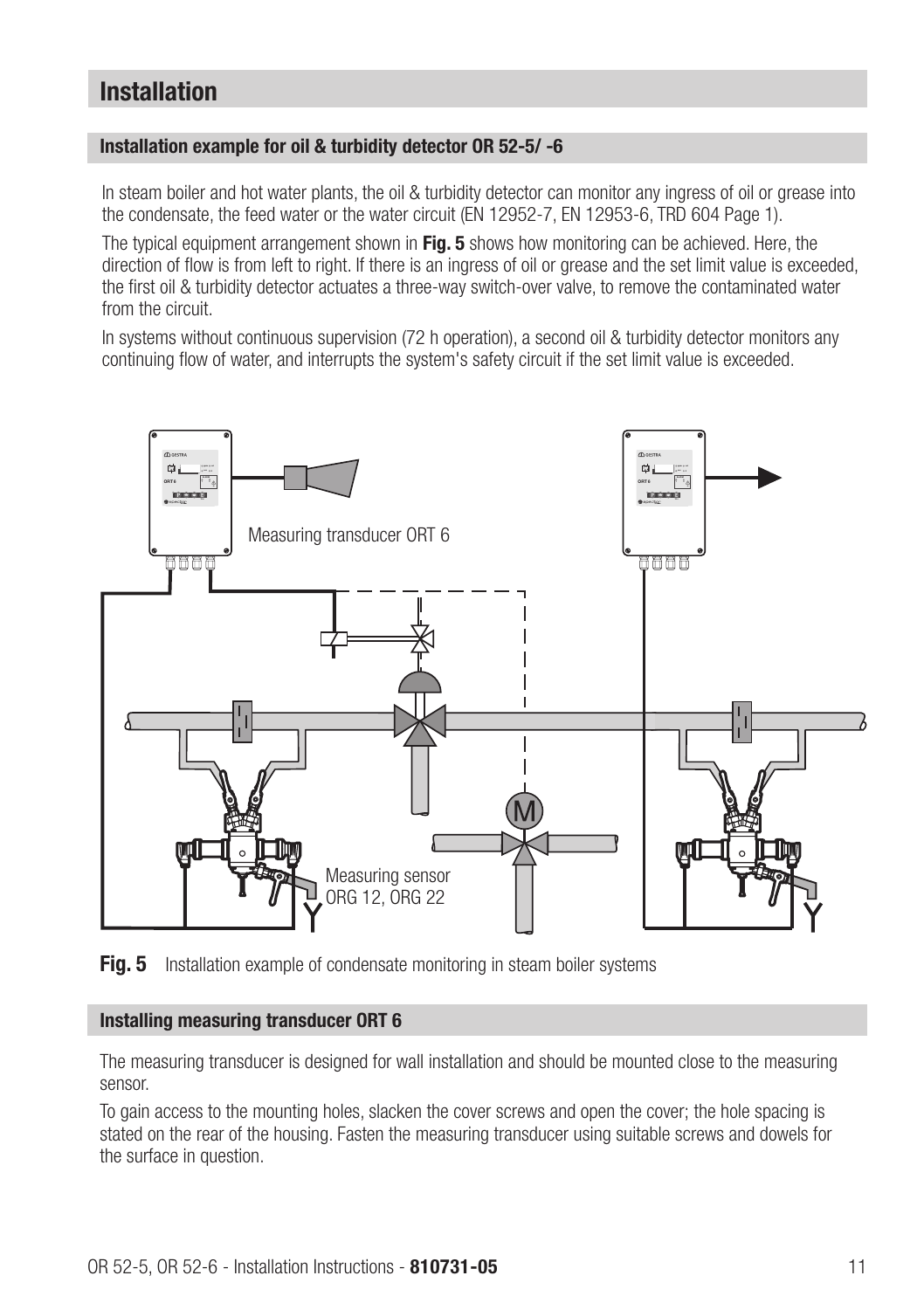#### Safety note

The equipment may only be installed and commissioned by qualified and competent staff.

#### Connecting measuring sensor ORG 12, ORG 22 to the system

Install the measuring sensor and route the lines as shown in installation examples Fig. 6 to 10.

Provide a throttling point in the main line, e.g. a non-return valve (GESTRA type RK 86 with special spring 20 mbar). Install the measuring sensor in a bypass at a lower level than the main line, so that any gas bubbles and flash steam are kept away from the sensor.

Tap the main line at the side from the bottom to prevent air and dirt particles from flowing into the bypass.

If the fluid temperature is between 60 $^{\circ}$ C and 120 $^{\circ}$ C: Screw in the vent nipple  $\bullet$ .

If the fluid temperature is between 0°C and 60°C: Remove the plastic cover from the drying cartridge  $\bullet$ (blue colour) and screw in the drying cartridge  $\bullet$ .

If the fluid temperature is very high: Connect a longer, non-insulated pipe upstream of the ORG 12/ORG 22, to make sure the fluid temperature has cooled to the max. admissible temperature of < 120°C before it reaches the ORG 12/ORG 22.

In the presence of large amounts of gas: The tapping point must be at the bottom of the line – use a welding pocket to DIN 2618. Fig. 9.

If the condensate is/could be highly contaminated: Ensure a downward flow through the glass cylinder  $\circledast$ (glass cylinder may get scratched). Fig. 7.

If this does not help and/or a lot of flash steam occurs ahead of the measuring sensor, fit a separator upstream of the equipment. Fig. 10.



#### Attention

Prevent outgassing and the presence of air due to a pressure drop upstream of the measuring sensor.

#### Key

- **Fig. 6** Sensor installed in a sample line, e. g. water treatment, beer filtering, permeate downstream of reverse osmosis.
- Fig. 7 Installation of sensor when the condensate contains suspended solids. If the sensor is installed as shown in Figs.  $6 - 10$ , solids could be deposited on the cleaning device and would rapidly scratch the glass cylinder  $\bigcirc$  when the push rod is actuated.
- Fig. 8 Sensor installed in a bypass of a product line with upward flow.
- Fig. 9 Product line with a small amount of gas, e. g. sufficiently sized condensate line (flashing) downstream of steam traps.
- **Fig. 10** Installation of sensor in a condensate line with large amount of flash steam.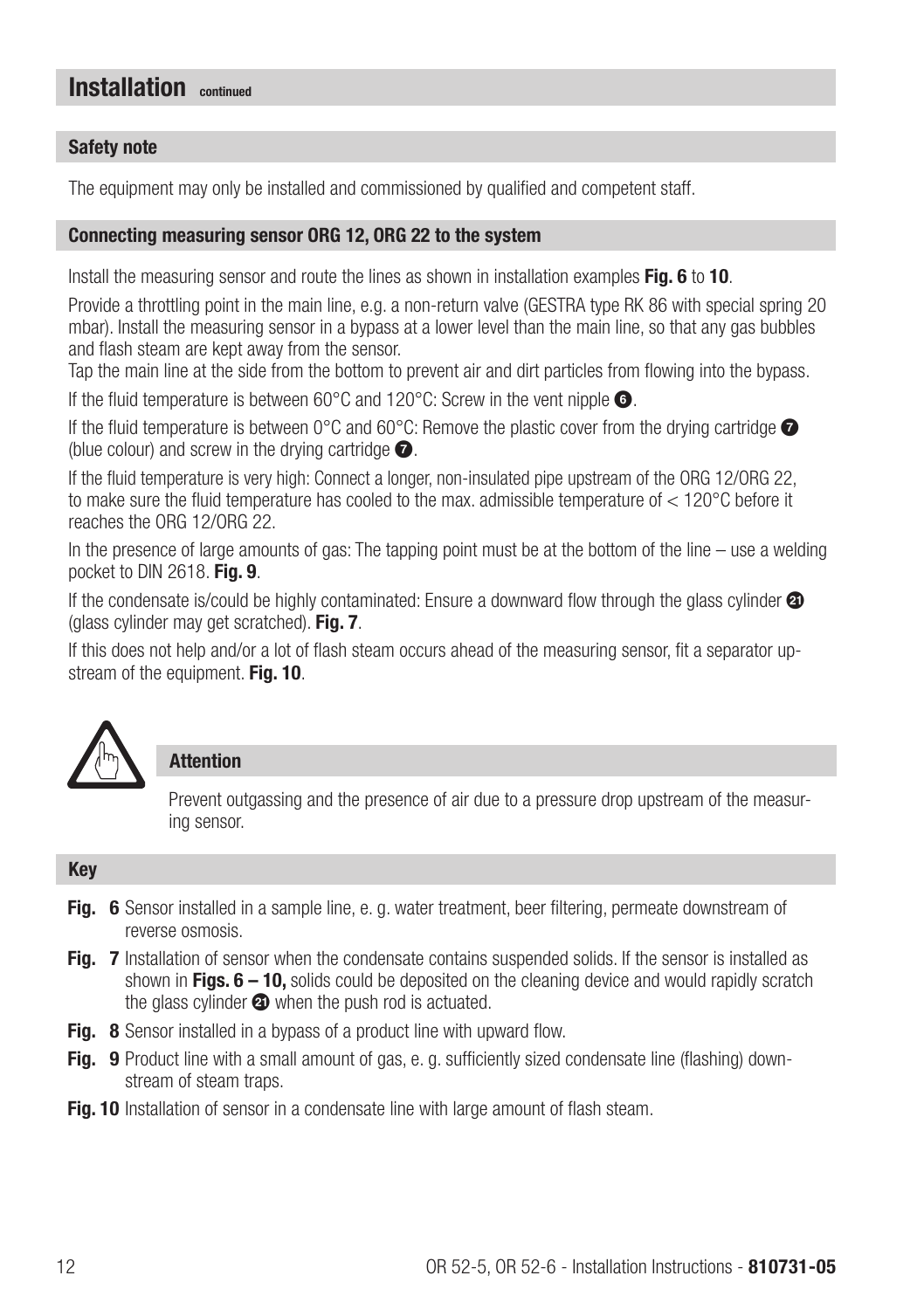

#### Installation examples of measuring sensor ORG 12, ORG 22

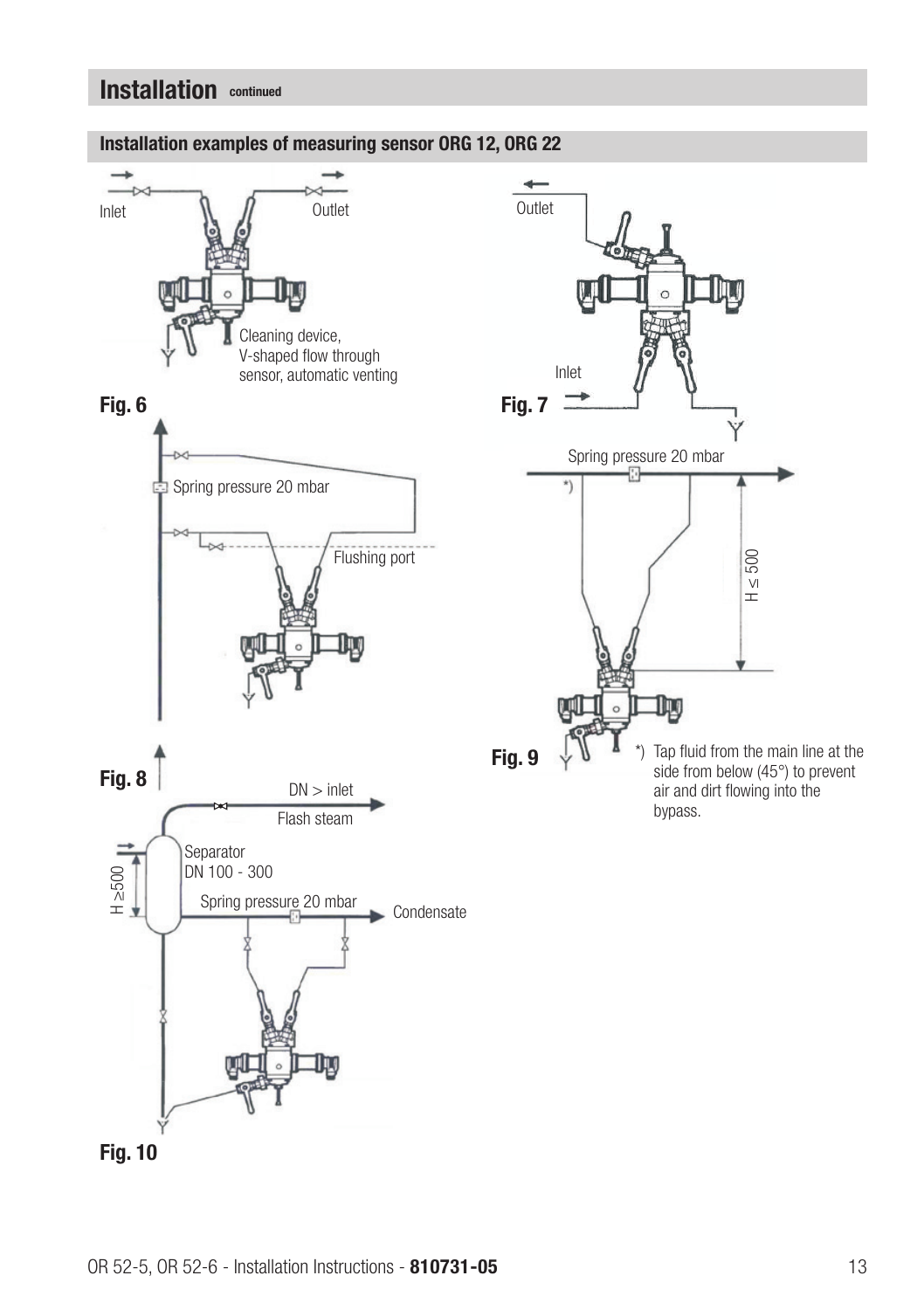## Installing measuring sensor ORG 12, ORG 22

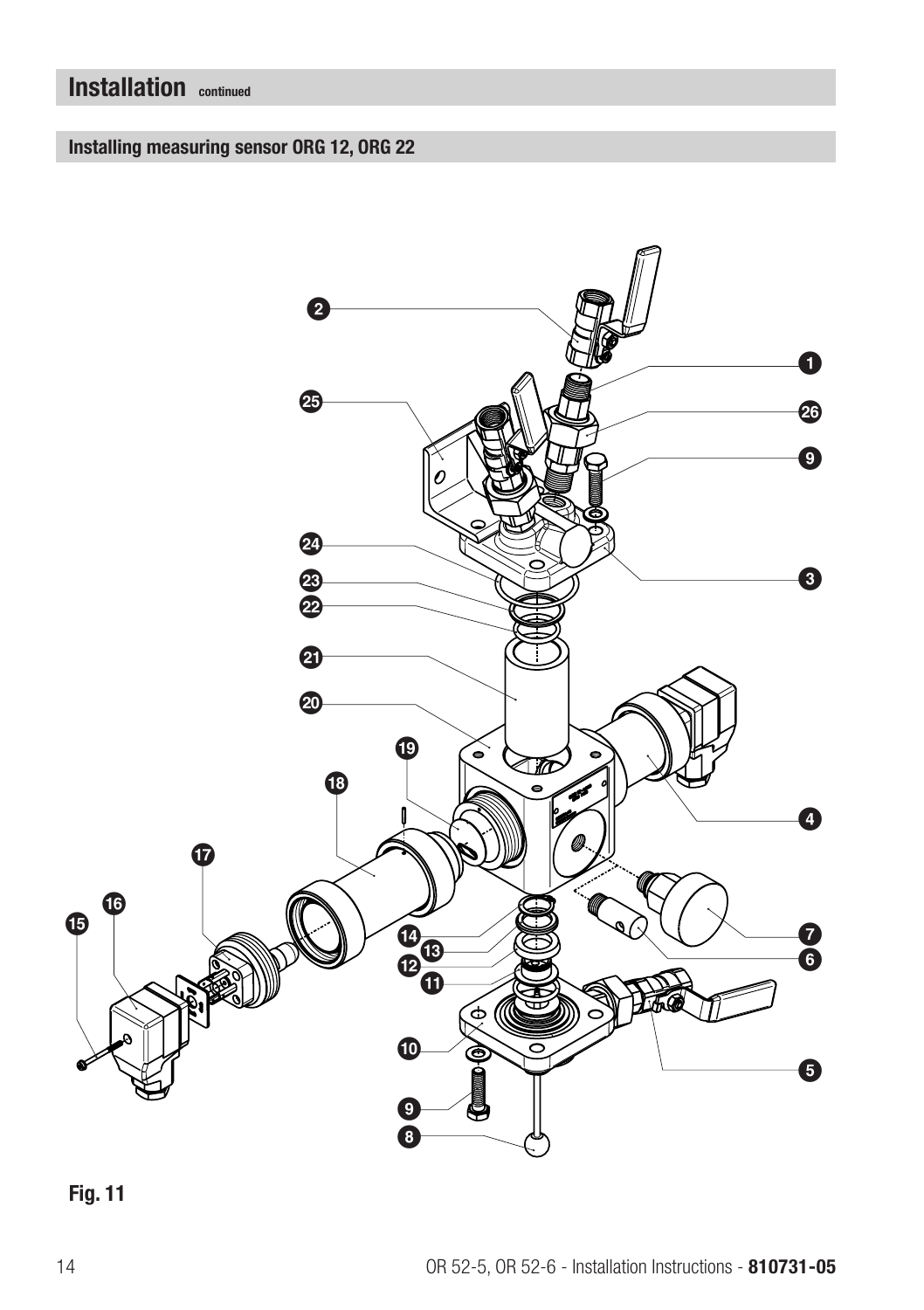#### Installing measuring sensor ORG 12, ORG 22

The cover  $\odot$  and base  $\odot$  of the measuring sensor can be screwed in rotated 90 $^{\circ}$ .

- 1. Screw the supplied nipples with threaded ends  $\bullet$ , screwed unions  $\bullet$  and ball valves  $\bullet$  into the cover **3** and the base **10**. Use Teflon tape or hemp for sealing the thread.
- 2. Align the ball valves  $\bullet$  using the screwed unions  $\bullet$ , so that the levers are at the front and their position is easily visible.
- 3. Fit the ORG 12/ORG 22 in an accessible location with the mounting bracket  $\bullet$ . For use on ships, weld the mounting bracket  $\bullet$  to its support.
- 4. Install the inlet and outlet lines, using 12 x 1 Ermeto, DN 10 gas pipe or suitable flexible tubes (for simple cleaning).
- 5. Fit the measuring sensor so as to enable easy removal of the light receiver  $\bullet$  and visual inspection of the flow. You can interchange the light emitter  $\bullet$  and receiver  $\bullet$  by slackening the inner nuts (from the housing  $\circledcirc$ ) and swapping the light emitter  $\circledcirc$  and receiver  $\circledcirc$  over. When refitting, take care to ensure the locating pins in the housing  $\circledcirc$  fit in the grooves of the light emitter  $\circledcirc$  and receiver  $\circledcirc$ . Tighten the union nuts.

Make sure condensation does not form on the outside of the glass cylinder. Condensation on the outside of the cylinder  $\bullet$  results in excessively high readings.

| <b>Key</b>   |                                                                 |           |                                            |    |
|--------------|-----------------------------------------------------------------|-----------|--------------------------------------------|----|
| $\mathbf{1}$ | Nipple with threaded ends                                       | Ø         | Retaining ring 19 x 1.2                    |    |
| 2            | Ball valve G 3/8 A, ISO 228                                     | t         | Screw                                      |    |
| 3)           | Cover                                                           | (ib)      | Connector for light emitter/light receiver |    |
| 4)           | Light receiver with tube                                        | Ø         | Light emitter                              |    |
| 0            | Ball valve for flushing G 3/8 A, ISO 228                        | t8        | Tube                                       |    |
| 6            | Vent nipple                                                     | ⊕         | Turbidity standard                         |    |
|              | Drying cartridge                                                | න         | Housing                                    |    |
| 8)           | Cleaning device                                                 | (21)      | Glass cylinder                             |    |
| O            | Hexagon head screw M 8 x 30 EN 24017                            | $^{(22)}$ | 0-ring 25 x 3                              |    |
| ⅏            | Base                                                            | 23)       | O-ring $30 \times 2$                       |    |
| W            | Support for cleaning ring                                       | (24)      | $0$ -ring                                  |    |
| ℗            | Cleaning ring                                                   | 25        | Mounting bracket                           |    |
| ®            | Ring                                                            | 126       | Screwed union                              |    |
|              | OR 52-5, OR 52-6 - Installation Instructions - <b>810731-05</b> |           |                                            | 15 |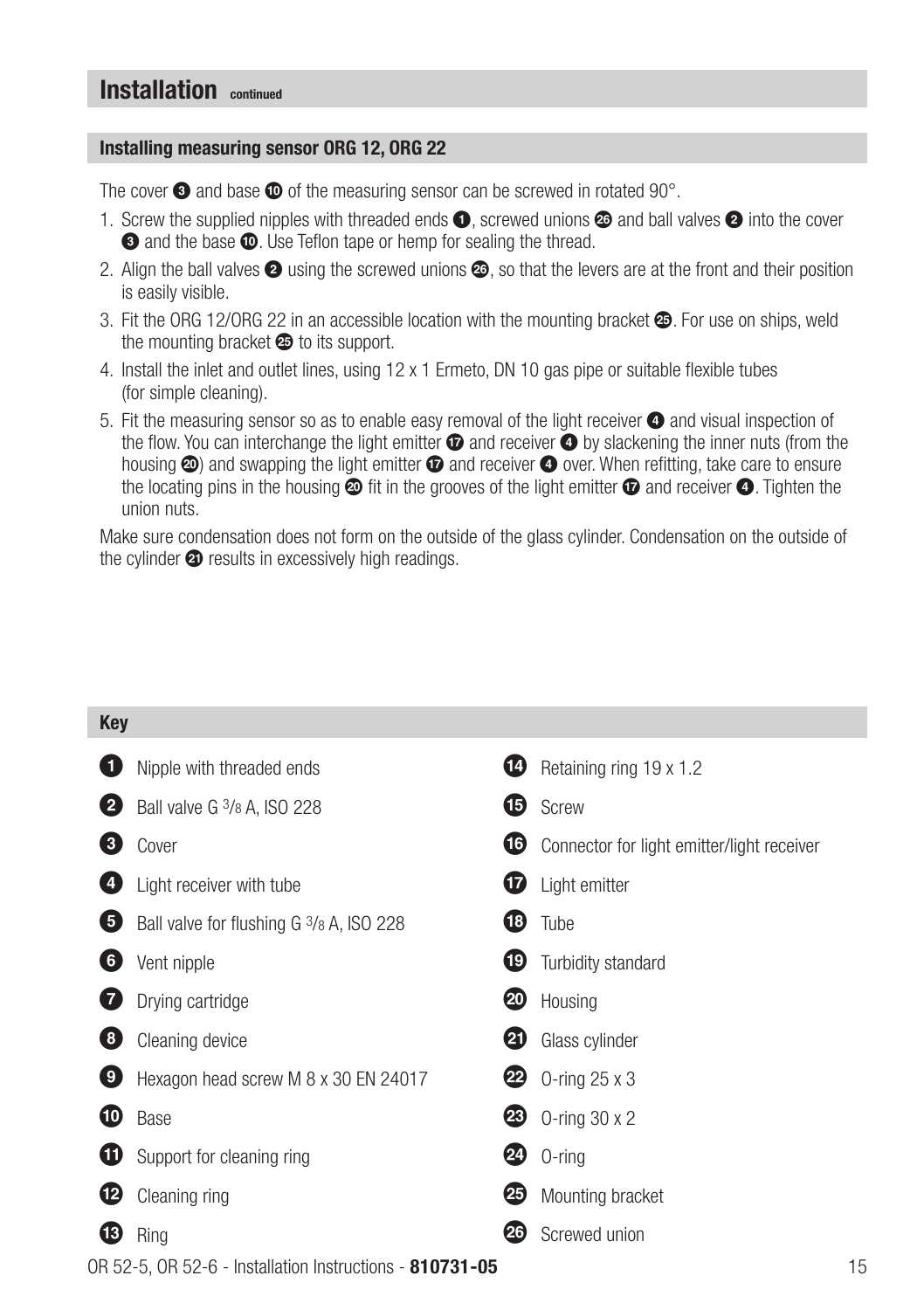## Electrical connection





#### Tools

Key

Screwdriver, size 1

**1** Sealing washer

Screwdriver, size 2.5, fully insulated to VDE 0680-1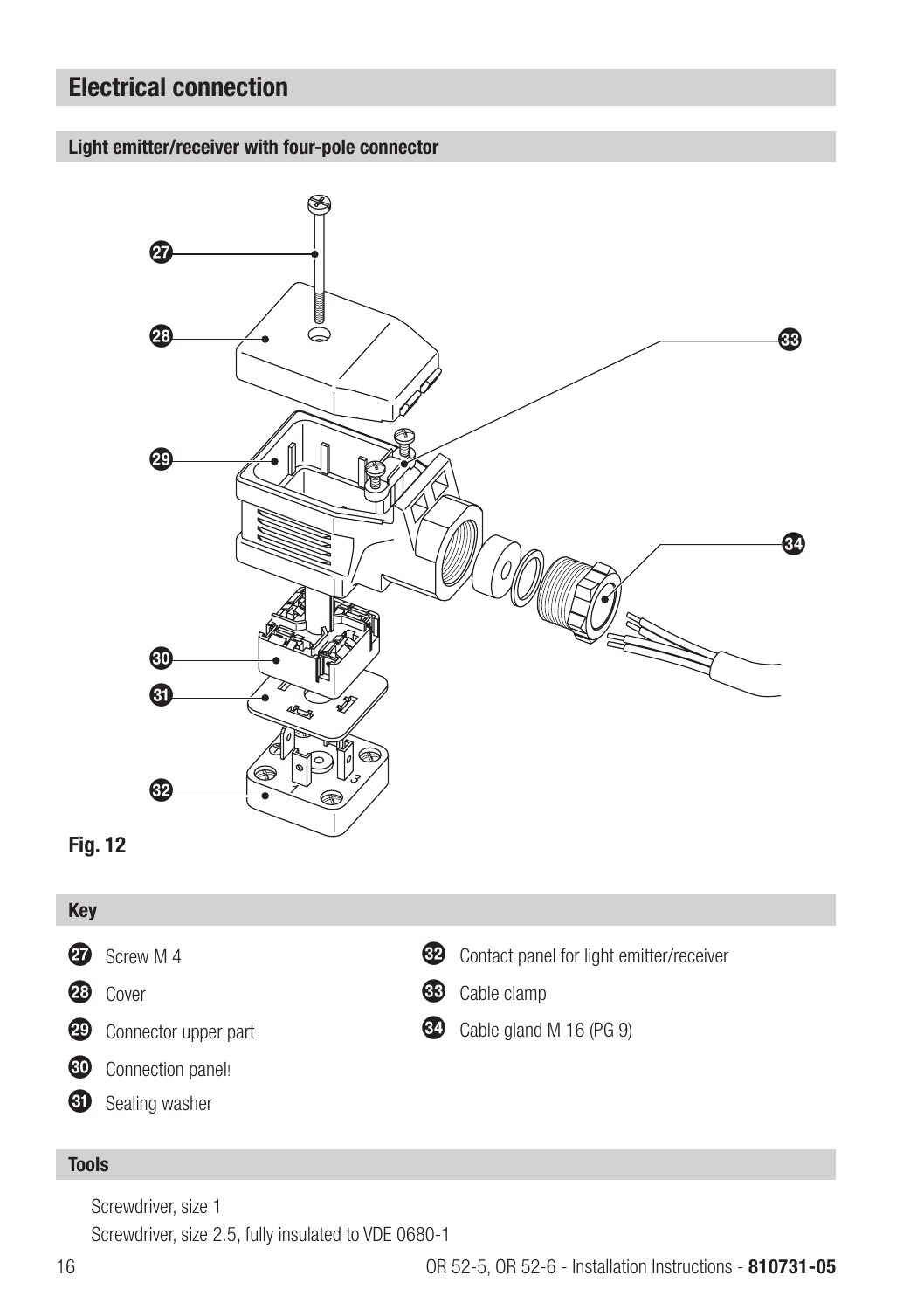#### Connecting the light emitter/receiver

To connect the light emitter/receiver, please use a screened, multi-core control cable with a min. conductor size of 0.5 mm,<sup>2</sup>, e.g. LiYCY 2 x 0.5 mm<sup>2</sup> for the light emitter and e.g. LiYCY 4 x 0.5 mm<sup>2</sup> for the receiver. Connect the screen in the measuring transducer only once.

Max. line length between light emitter/receiver and measuring transducer 50 m.

#### Connecting the four-pole connector of the light emitter/receiver

- 1. Slacken the screw  $\omega$ . Fig. 8
- 2. Remove the connector upper part  $\circledast$  from the light emitter/receiver, leaving the sealing washer  $\circledast$  on the contact panel **B**.
- 3. Remove the cover 23
- 4. Press the connection panel  $\omega$  out of the connector upper part  $\omega$ .

#### The connector upper part can be turned in increments of 90°.

- 5. Detach the cable gland  $\otimes$  and cable clamp  $\otimes$  from the connector upper part  $\otimes$ .
- 6. Pull the cable through the cable gland  $\circledast$  and connector upper part  $\circledast$  and connect the terminals of the connection panel  $\odot$  as shown in the wiring diagram Figs. 13 and 14.
- 7. Press the connection panel  $\odot$  into the connector upper part and align the cable correctly.
- 8. Secure the cable with the cable clamp  $\otimes$  and the cable gland  $\otimes$ .
- 9. Put on the cover  $\omega$  and insert the screw  $\omega$ .
- 10. Position the connector upper part on the light emitter/receiver and secure with the screw  $\mathbf{\Phi}$ .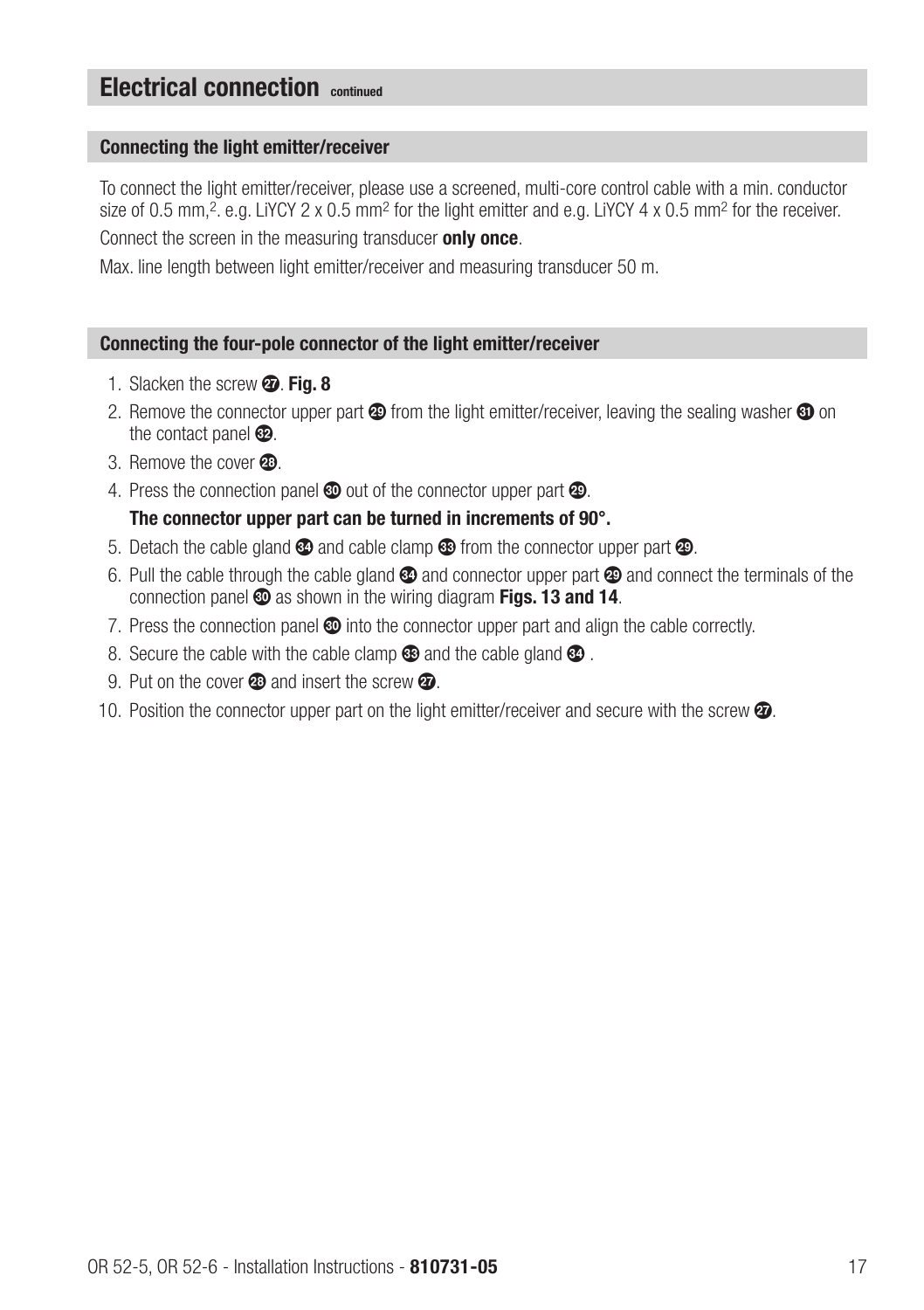Wiring diagram ORG 12, ORG 22, ORT 6 with three-way valve, switch-over in the event of an alarm



Fig. 13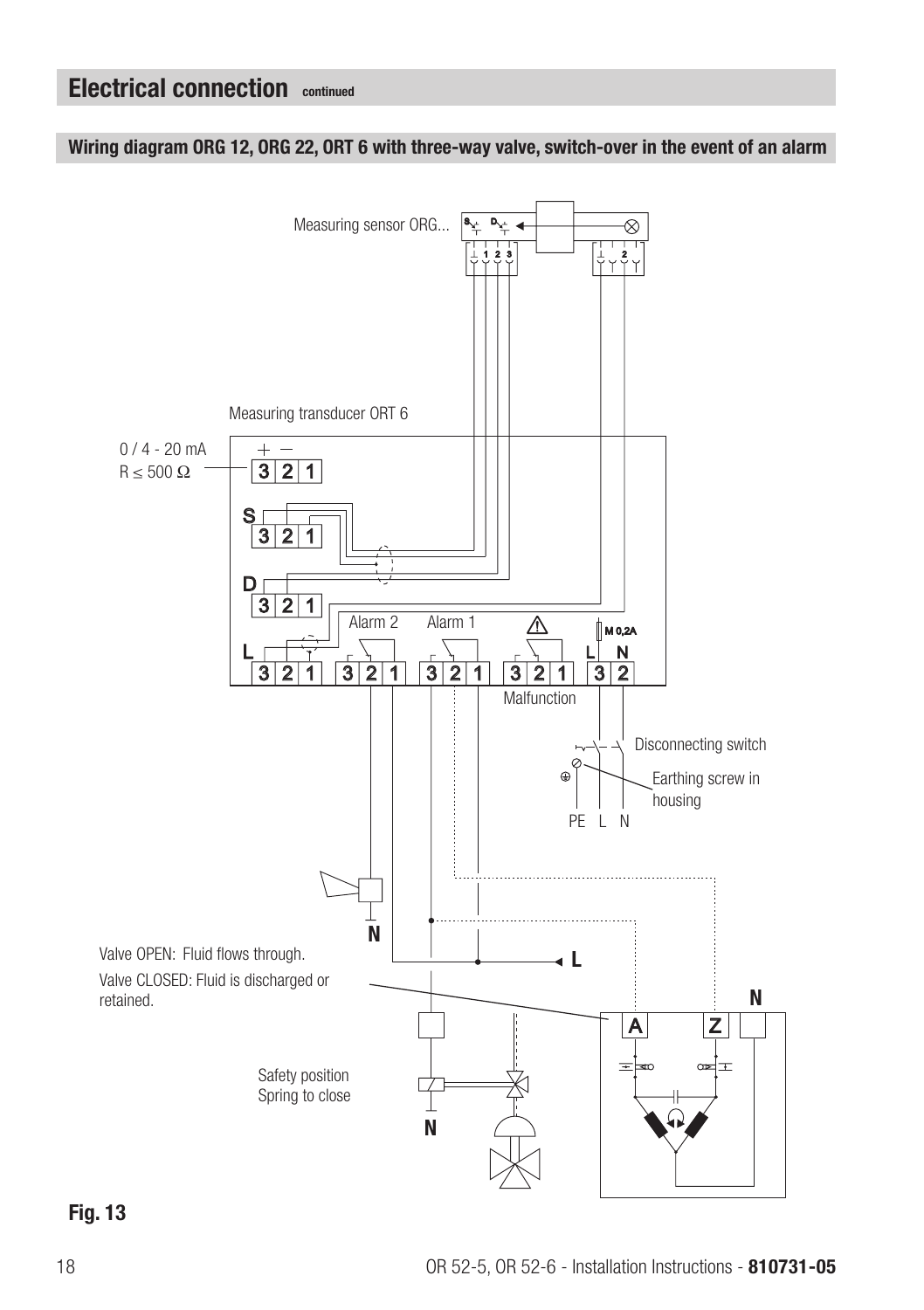#### Measuring transducer ORT 6

- 1. Unscrew the cover screws and open the cover.
- 2. Pull all connecting cables through the cable glands.
- 3. Strip off approx. 40 mm of cable insulation and remove approx. 5 mm of conductor end insulation.
- 4. Connect the light emitter and receiver to terminal strips S, D and L as shown in the wiring diagram.
- 5. Connect the screens.
- 6. Remove the three-pole terminal strips for alarms 1 and 2, malfunction and mains.
- 7. Mark the connecting cables as "Alarm 1", "Alarm 2", "Malfunction" and "Mains".
- 8. Wire the terminal strips as shown in the wiring diagram.
- 9. Connect the PE to the earthing screw in the housing.
- 10. Re-insert the terminal strips.
- 11 Seal the cable glands by tightening the screws. Fit the dummy plugs supplied with the equipment to seal unused cable glands.
- 12. Close the cover and tighten the cover screws.
- 13. Install the disconnecting switch.



#### Attention

 $\blacksquare$  Fuse circuits with a 2.5 A anti-surge fuse to protect the output contacts.

 $\blacksquare$  Switching off inductive loads produces surges that can have a major adverse effect on open and closed-loop control systems. Therefore, provide inductive loads with RC combinations in accordance with the manufacturer's instructions.

- n Install an all-pole disconnecting switch in an easily accessible location close to the equipment as a disconnector for the measuring transducer (EN 61010-1).
- $\blacksquare$  Mark the switch as a disconnector for the measuring transducer.

#### Tools

- Screwdriver, sizes 1 and 2
- Screwdriver, size 2.5, fully insulated to VDE 0680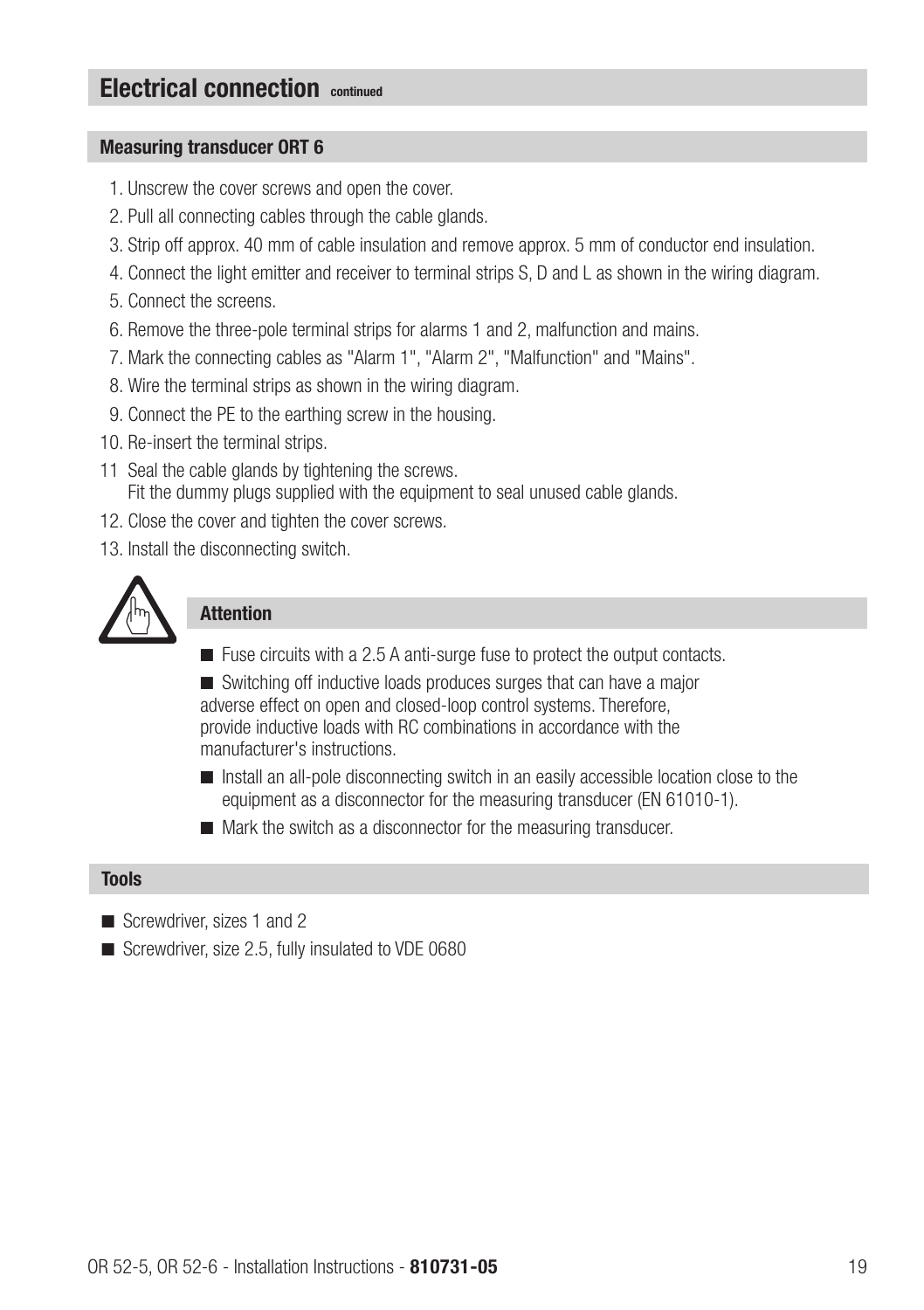Wiring diagram ORG 12, ORG 22, ORT 6 with three-way valve, switch-over in the event of an alarm or malfunction



Fig. 14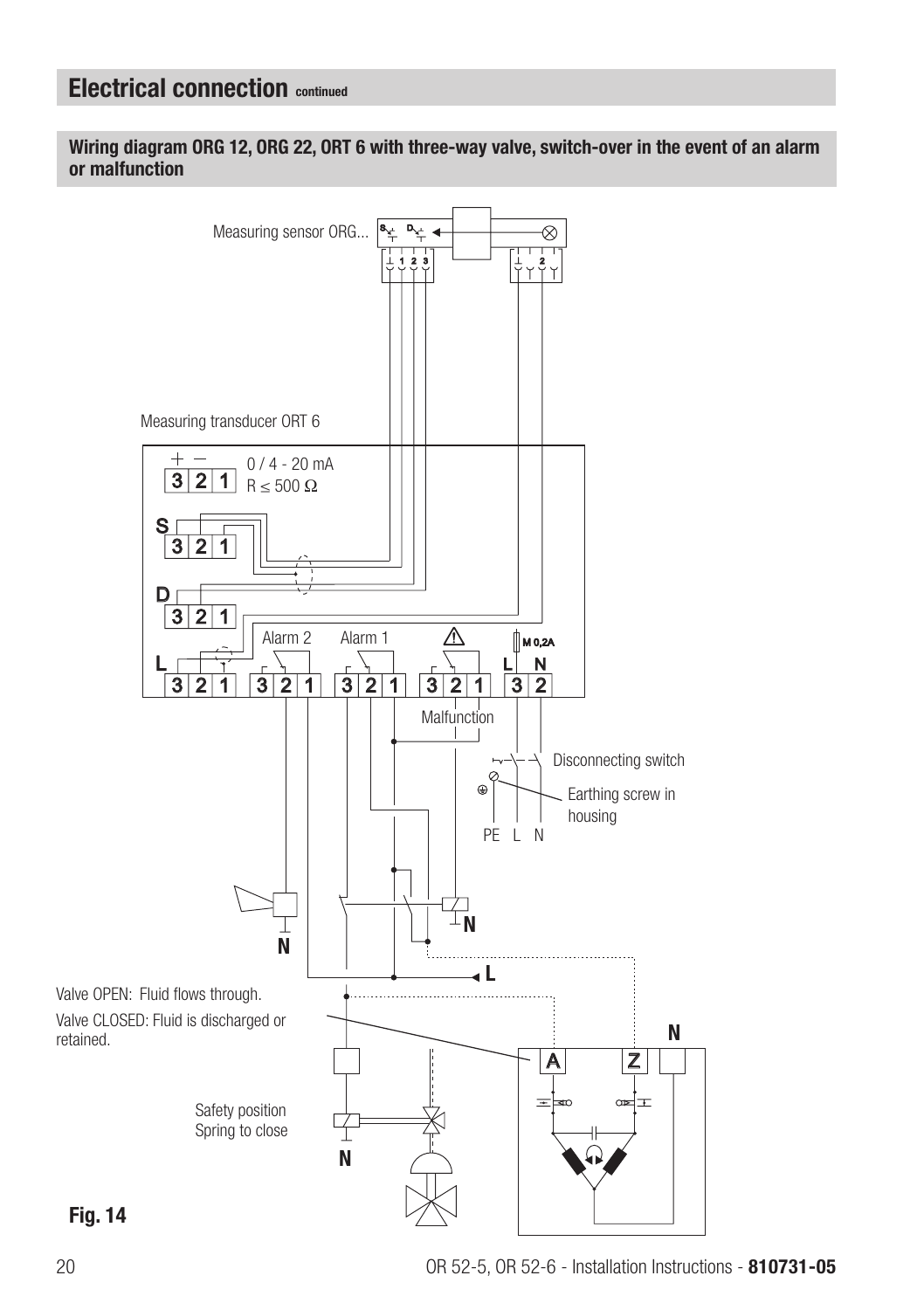

#### **Note**

To use alarm contact 1 for an initial alarm and alarm contact 2 for the main alarm, for instance, set two different limit values.

For condensate and bilge water monitoring, alarm contact 1 can then be used to control a three-way valve, which will discharge the unusable condensate if the level of turbidity is too high (alarm caused by ingress of oil or start-up protection). Alarm contact 2 will then trigger the main alarm.

Note that alarm contacts 1 and 2 and the three-way switch-over valve will not be switched over in the event of a malfunction.

However, the malfunction can be included in the control of the three-way switch-over valve as shown in the wiring diagram Fig. 13.

Pneumatic valves can be actuated via solenoid valves.

Valves with a single-phase AC motor and max. power rating of 50 VA (see wiring diagram Fig. 13 or Fig. 14) can also be connected directly. Install a reversing contact in between in the case of three-phase actuators.

## Factory settings

The measuring transducer features the following factory settings:

- $\blacksquare$  Limit value, alarm 1: 3 ppm
- $\blacksquare$  Limit value, alarm 2: 5 ppm
- $\blacksquare$  Time delay, alarm 1: 1 second
- $\blacksquare$  Time delay, alarm 2: 1 second
- $\blacksquare$  Actual value output:  $4 20$  mA
- $\blacksquare$  7-segment display without decimal point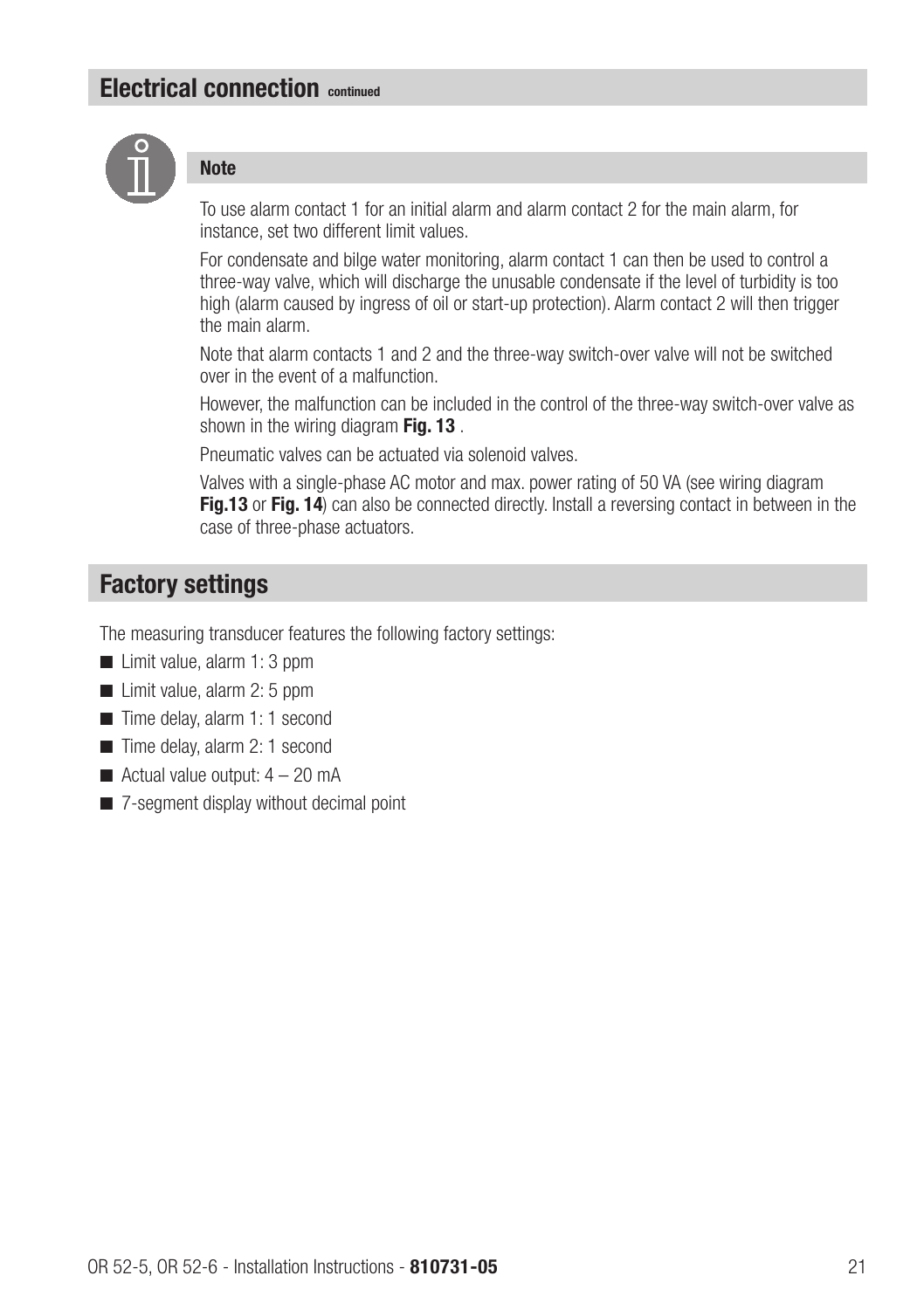## Changing the factory settings



#### Danger

The terminal strips of the measuring transducer are live during operation. There is a risk of serious injuries due to electric shock. Always cut off power to the equipment before working on it or on the terminal strips (instal-

lation, removal, connecting pipes).

#### Setting a decimal point

The 7-segment display can show a decimal point. This setting has no effect on the set limit values and time delays.



Cut off the power supply to the equipment.

Open the housing cover of the measuring transducer and set code switch  $\overline{7}$  on the cover plate to ON. Fig. 14

#### Detailed view of cover plate



Fig. 15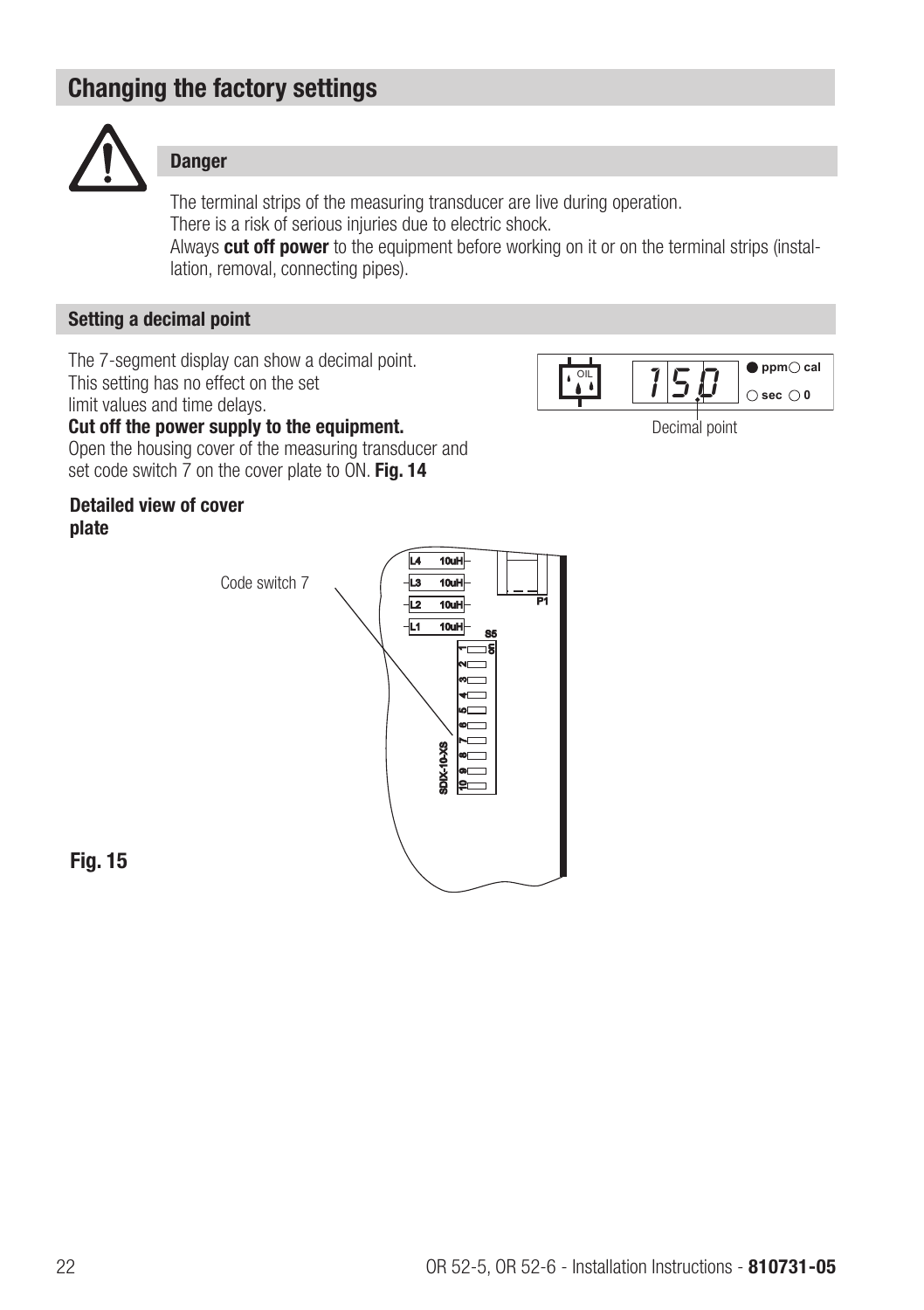#### Using measuring transducer ORT 6



The functions of the individual keys are as follows:

- $\bullet$  = programme key
- $\bullet$  = plus key

Fig. 16

- $\bullet$  = minus key
- $\bullet$  = acknowledge key/test mode

#### Key

- y 7-segment display
- **30** Dimension LED
- **GD** Calibration LED
- **B** Malfunction LED, yellow
- **CO** Programme LED, yellow
- D Programme key
- **ED** Plus key
- **12** Minus key
- G Acknowledge key/test mode

OR 52-5, OR 52-6 - Installation Instructions - 810731-05 23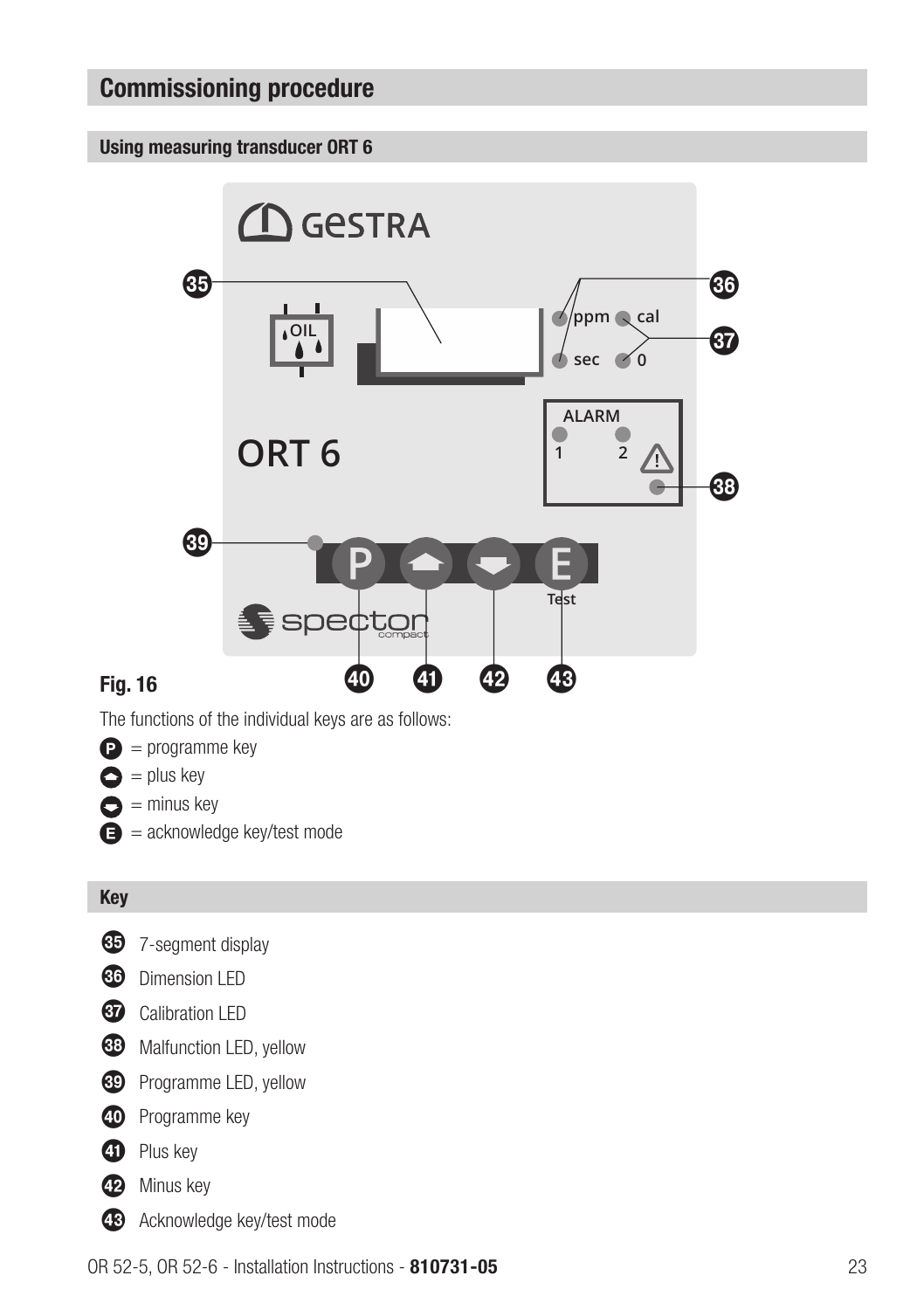

#### **Danger**

Flush the equipment before commissioning. Do not use caustic agents for flushing unless expressly permitted by the manufacturer.

#### Start-up procedure

- 1. Switch on the measuring transducer (disconnecting switch).
- 2. Flush measuring sensor ORG 12/22 for at least 15 minutes and operate the cleaning device  $\bullet$  if necessary.
- 3. Make sure the ORG 12/22 is completely free of air. For a visual inspection, undo the union nuts (inside) and remove the light receiver  $\bullet$ . When screwing the light receiver in again, make sure the locating pin fits exactly in the corresponding groove at the front collar of the light receiver  $\bigcirc$ .



#### 0 % calibration

Turbidity zero: Use tap water (with a low fluid temperature) or oil-free condensate.

- 1. Press  $\bullet$ , the vellow P-LED lights up.
- 2. Use  $\bullet\bullet$  to change the display until the calibration LED 0 lights up. The most recently saved calibration value (digits) is shown.
- 3. Press **Q**, the yellow P-LED and the 7-segment display flash.
- 4. Press  $\bullet$ , the 0 % value is saved as basic turbidity. The vellow P-LED and the 7-segment display light up. If the basic turbidity is too high an error message will pop up.
- 5. Press  $\bigcirc$ , the equipment returns to normal operation, 0 ppm is indicated and the dimension LED ppm lights up.
- To cancel press  $\bullet$  twice, the yellow P-LED lights up again.

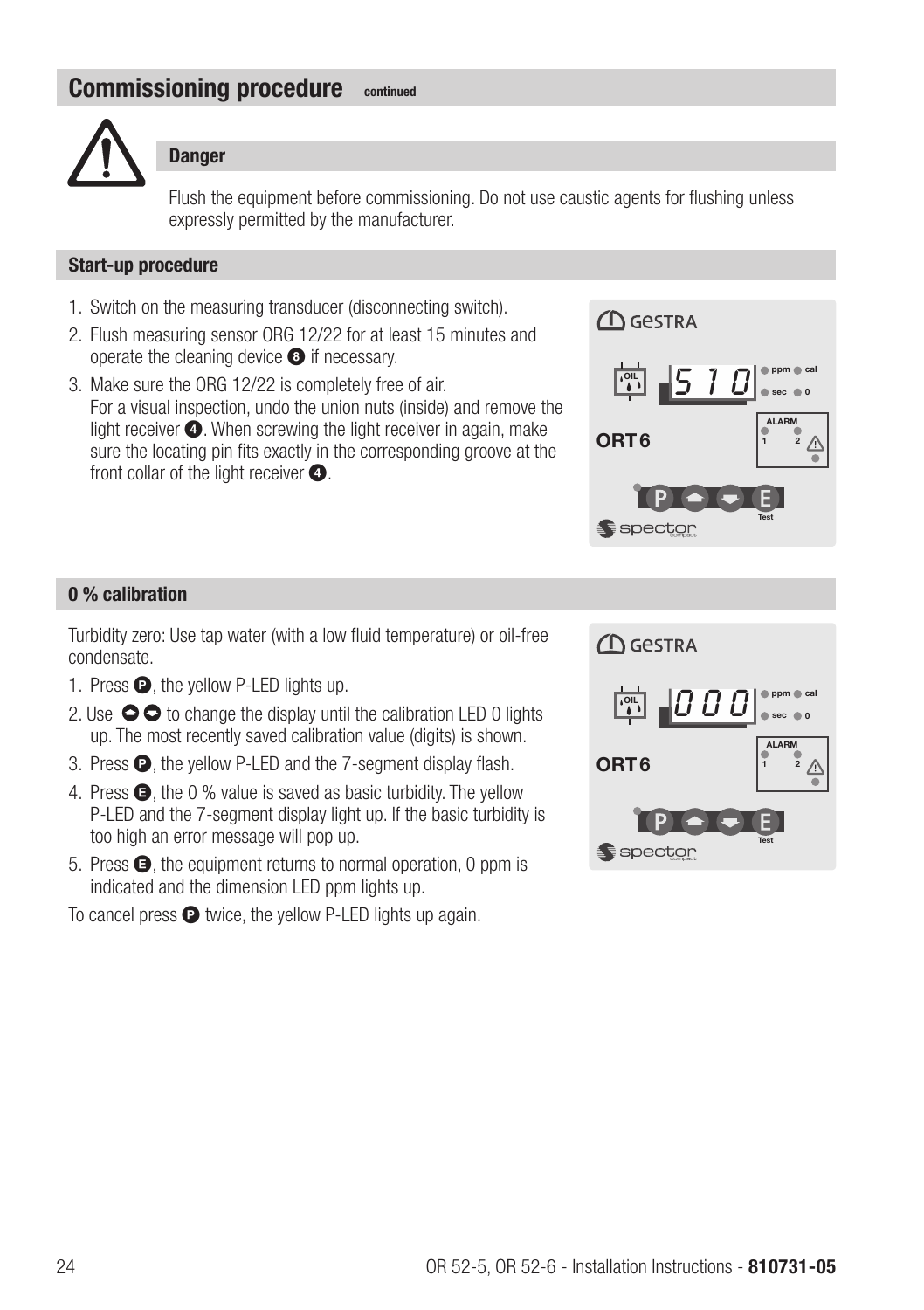#### 100 % calibration

Affix the supplied 20 ppm turbidity standard  $\bullet$  to the light emitter  $\bullet$  of the measuring sensor. Unscrew the union nut (inside) on the tube  $\bullet$  to detach the light emitter  $\bullet$  from the housing  $\bullet$  of the sightglass. Place the turbidity standard  $\bullet$  on the visible part of the black tube  $\bullet$  in such a way that the screen  $\bullet$  in the turbidity standard is exactly congruent with the screen in the tube  $\omega$ . Screw in the light emitter  $\omega$ , making sure the locating pin of the housing  $\circledcirc$  fits into the groove of the tube  $\circledcirc$ . Tighten the union nuts (inside). Make sure the liquid used for calibrating the zero point stays in the glass cylinder.

Further settings on the measuring transducer:

- 1. Press  $\bullet$ , the yellow P-LED lights up.
- 2. Use  $\bullet\bullet$  to change the display until the calibration LED cal lights  $\mathsf{I}$

The most recently saved calibration value (digits) is shown.

- 3. Press  $\bullet$ , the yellow P-LED and the 7-segment display flash.
- 4. Press  $\bullet$ , the 100 % value is saved as basic turbidity. The yellow P-LED and 7-segment display light up.
- 5. Press  $\bigcirc$ , the equipment returns to normal operation, 20 ppm is indicated and the dimension LED ppm lights up.
- To cancel press  $\bullet$  twice, the yellow P-LED lights up again.

Remove the turbidity standard  $\bullet$  from the measuring sensor once more and store carefully to ensure it cannot be scratched.

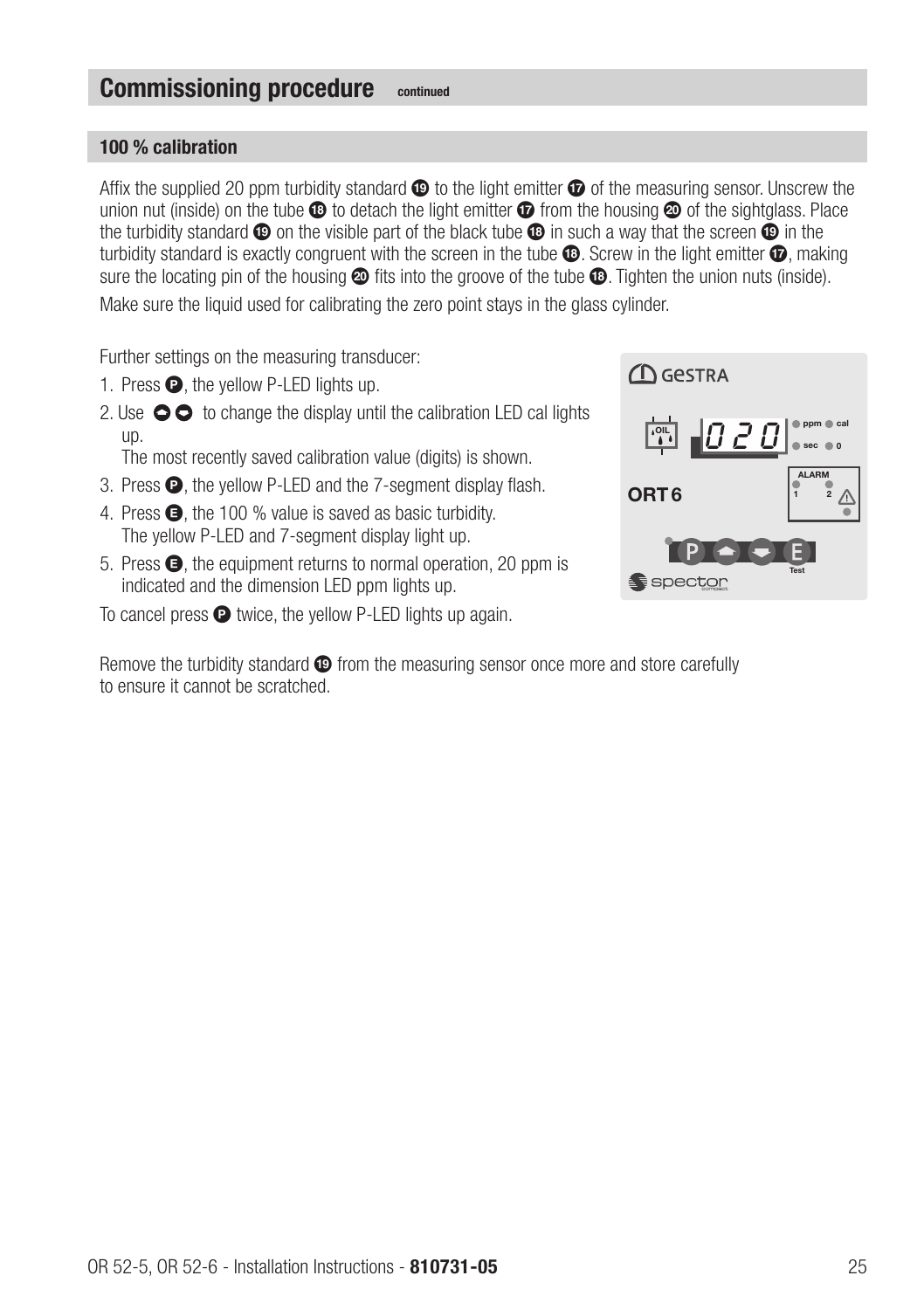#### Oil/turbidity curves

When the scattered light is measured, its intensity is used to determine the concentration of suspended solids in the fluid. However, where the concentration of solids is the same, the scattered light intensity or degree of turbidity depends on:

- $\blacksquare$  the size of the particles (degree of emulsification)
- $\blacksquare$  the shape and composition of the particles
- $\blacksquare$  the optical properties of the particles

When turbidity is caused by oil and grease, the degree of emulsification is a decisive factor.

#### Different suspended particles in the fluid



#### Fig. 15

- 40 Fuel oil EL, 15°C, coarse emulsification
- **41** Fuel oil EL, 15°C, fine emulsification
- **42** Fuel oil EL, 80°C, fine emulsification
- GB Engine oil SAE15W40, 15°C, fine emulsification
- **49** Vegetable oil, 15°C fine emulsification
- 45 Xylene, 20°C, fine emulsification
- M Skimmed milk, fat content 0.1 %,
- GO Turbine oil T 68, gear oil M 68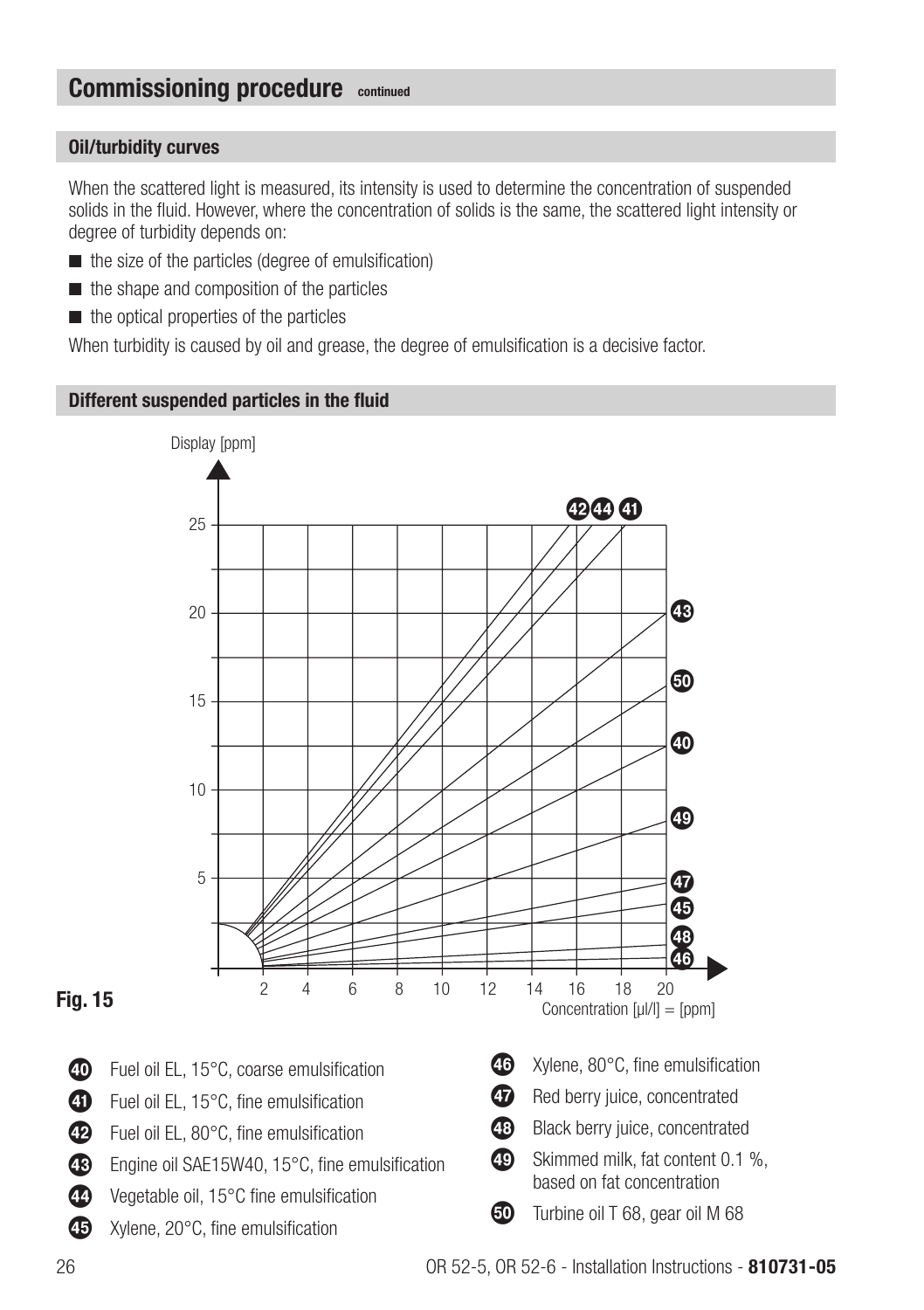#### Setting limit alarm 1

- 1. Press  $\bullet$ , the yellow P-LED lights up.
- 2. Use  $\bigcirc$   $\bigcirc$  to change the display until the Alarm 1 LED and Dimension LED ppm light up. The most recently set value is shown.
- 3. Press  $\bullet$ , the yellow P-LED and the second digit of the 7-segment display flash.
- 4. Use  $\bullet\bullet$  to change the digit and  $\bullet$  to save this setting and move on to the third digit. The third digit now flashes.
- 5. Use  $\bullet\bullet$  to change the digit and  $\bullet$  to save this setting. The yellow P-LED and the 7-segment display light up. A maximum limit value of 15 ppm can be set.
- 6. Press E, the equipment returns to normal operation, the actual value is displayed and the dimension LED ppm lights up.



#### Setting limit alarm 2

- 1. Press  $\bullet$ , the yellow P-LED lights up.
- 2. Use  $\bullet$   $\bullet$  to change the display until the Alarm 2 LED and Dimension LED ppm light up. The most recently set value is shown.
- 3. Press  $\bullet$ , the yellow P-LED and the second digit of the 7-segment display flash.
- 4. Use  $\bigcirc$   $\bigcirc$  to change the digit and  $\bigcirc$  to save this setting and move on to the third digit. The third digit now flashes.
- 5. Use  $\bullet\bullet$  to change the digit and  $\bullet$  to save this setting. The yellow P-LED and the 7-segment display light up. A maximum limit value of 15 ppm can be set.
- 6. Press  $\bigcirc$ , the equipment returns to normal operation, the actual value is displayed and the dimension LED ppm lights up.

| <b>ID</b> GeSTRA      |                                     |
|-----------------------|-------------------------------------|
| 10 <u>1 -</u><br>,OIL | cal<br>ppm<br>$\overline{0}$<br>sec |
| ORT <sub>6</sub>      | <b>ALARM</b>                        |
| .<br>Spect            | <b>Test</b>                         |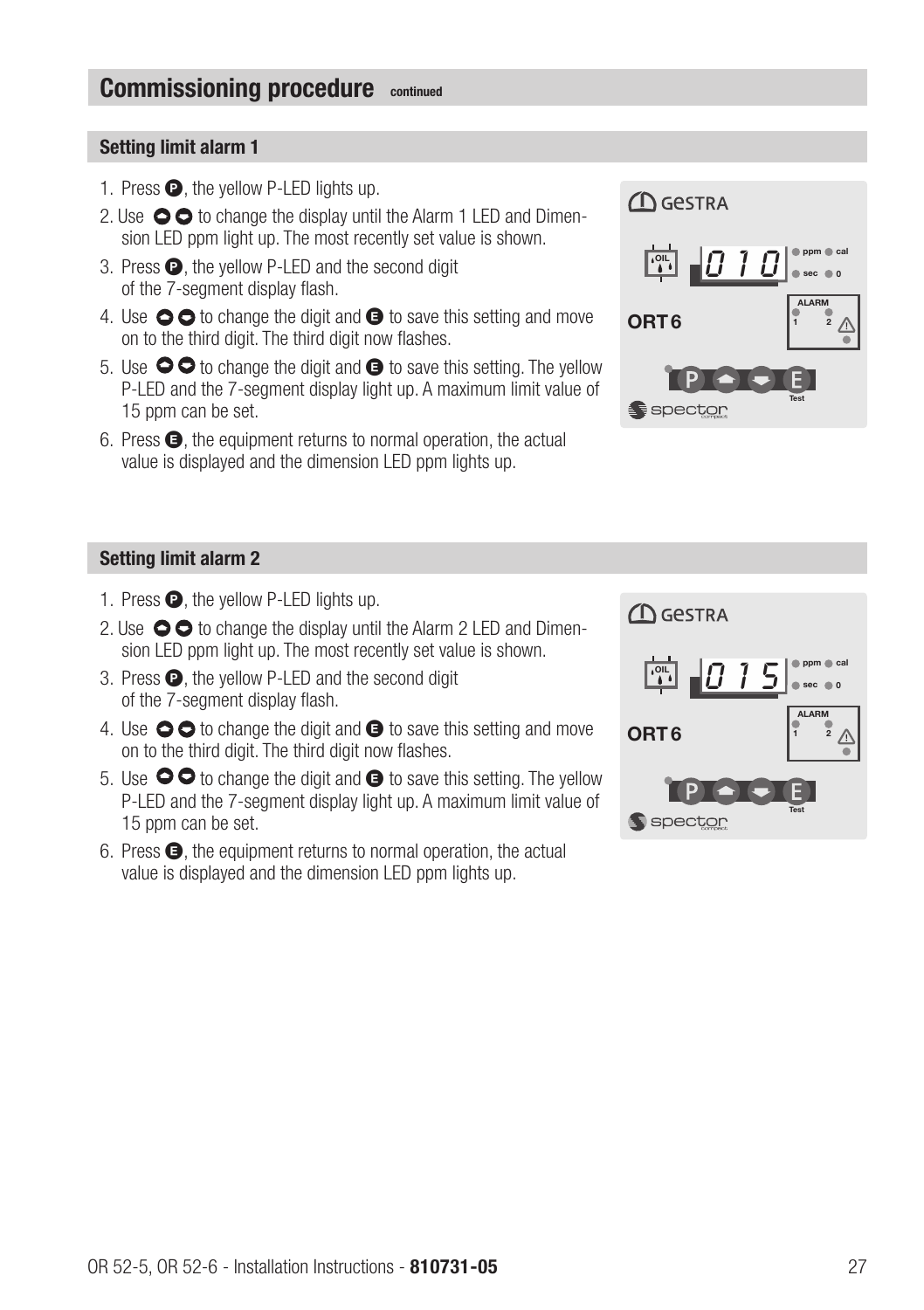#### Setting the time delay for Alarm 1

- 1. Press  $\bullet$ , the yellow P-LED lights up.
- 2. Use  $\bigcirc$   $\bigcirc$  to change the display until the Alarm 1 LED and dimension LED sec light up. The most recently set value is shown.
- 3. Press  $\bullet$ , the yellow P-LED and the second digit of the 7-segment display flash.
- 4. Use  $\bullet\bullet$  to change the digit and  $\bullet$  to save this setting and move on to the third digit. The third digit now flashes.
- 5. Use  $\bullet\bullet$  to change the digit and  $\bullet$  to save this setting. The yellow P-LED and the 7-segment display light up. A maximum delay time of 20 seconds can be set.
- 6. Press  $\bigcirc$ , the equipment returns to normal operation, the actual value is displayed and the dimension LED ppm lights up.



#### Setting the time delay for Alarm 2

- 1. Press  $\bullet$ , the yellow P-LED lights up.
- 2. Use  $\bullet\bullet$  to change the display until the alarm 2 LED and dimension LED sec light up. The most recently set value is shown.
- 3. Press  $\bullet$ , the vellow P-LED and the second digit of the 7-segment display flash.
- 4. Use  $\bullet$   $\bullet$  to change the digit and  $\bullet$  to save this setting and move on to the third digit. The third digit now flashes.
- 5. Use  $\bullet\bullet$  to change the digit and  $\bullet$  to save this setting. The yellow P-LED and the 7-segment display light up. A maximum delay time of 20 seconds can be set.
- 6. Press  $\bigcirc$ , the equipment returns to normal operation, the actual value is displayed and the dimension LED ppm lights up.

| <b>ID</b> GeSTRA         |                                       |
|--------------------------|---------------------------------------|
| 1020<br>$\overline{OIL}$ | cal<br>$\overline{\mathbf{0}}$<br>sec |
| ORT <sub>6</sub>         | <b>ALARM</b><br>$\overline{2}$        |
| Ject.<br>S               | Test                                  |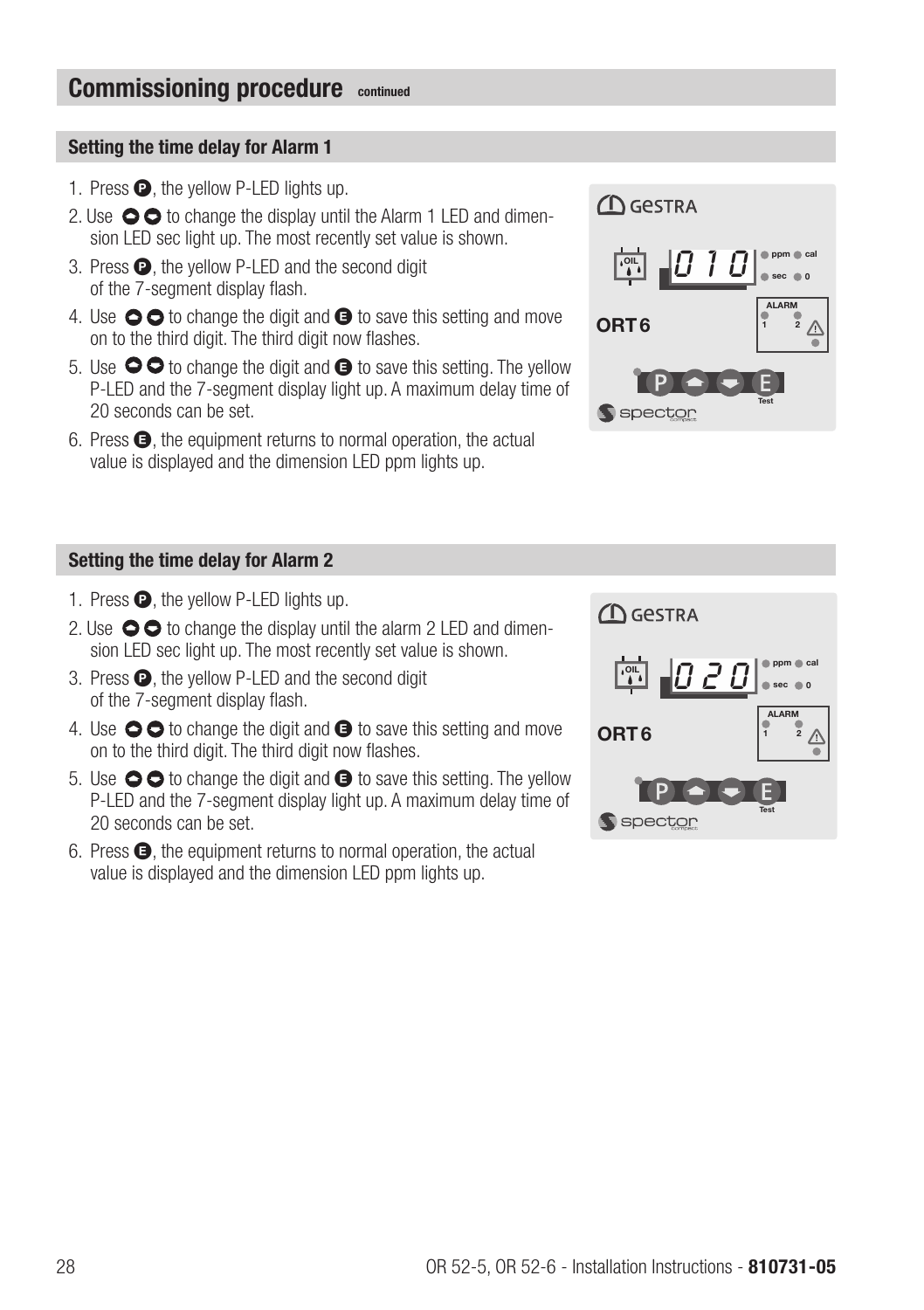## Operation, alarm and testing

#### Start

Switch on the supply voltage.

The 7-segment display briefly shows the version number of the software.

The display then counts up until the actual value is reached. The dimension LED ppm lights up.

#### Alarms 1 and 2

When the limit values for alarm 1 or 2 are exceeded, first of all the set time delay is activated.

First the Alarm 1 or Alarm 2 LED flashes.

After the time delay has elapsed, the Alarm 1 or Alarm 2 LED lights up.

The Alarm 1 or Alarm 2 relay contact opens.



#### **Attention**

The measuring transducer does not interlock automatically when limit values are exceeded. If the installation requires a lockout function, this must be implemented in the next circuit (safety circuit). This circuit must conform to the requirements of EN 50156.

#### Function test of OR 52-5, OR 52-6

- 1. Push the cleaning device <sup>3</sup> slowly into mid-position to simulate a malfunction.
- 2. The Malfunction LED lights up and the Malfunction relay contact opens. Error code E01 is displayed.
- 3. Move the cleaning device 8 back to its initial position. The equipment must return to normal operation.

#### Function test of Alarm 1, Alarm 2 and Malfunction relays

- 1. Briefly press  $\bigoplus$  to activate test mode for 10 seconds. **FES** appears on the 7-segment display.
- 2. Press  $\bullet$ . While you are depressing the button, the Alarm 1 LED lights up and the Alarm 1 relay contact opens.
- 3. Press  $\bullet$ . While you are depressing the button, the Alarm 2 LED lights up and the Alarm 2 relay contact opens.
- 4. Press  $\bullet$ . While you are depressing the button, the Malfunction LED lights up and the Malfunction relay contact opens.





 $\frac{1}{2}$   $\triangle$ 

 $\circ$ 

2  $\mathbb{A}$ 

ਨ

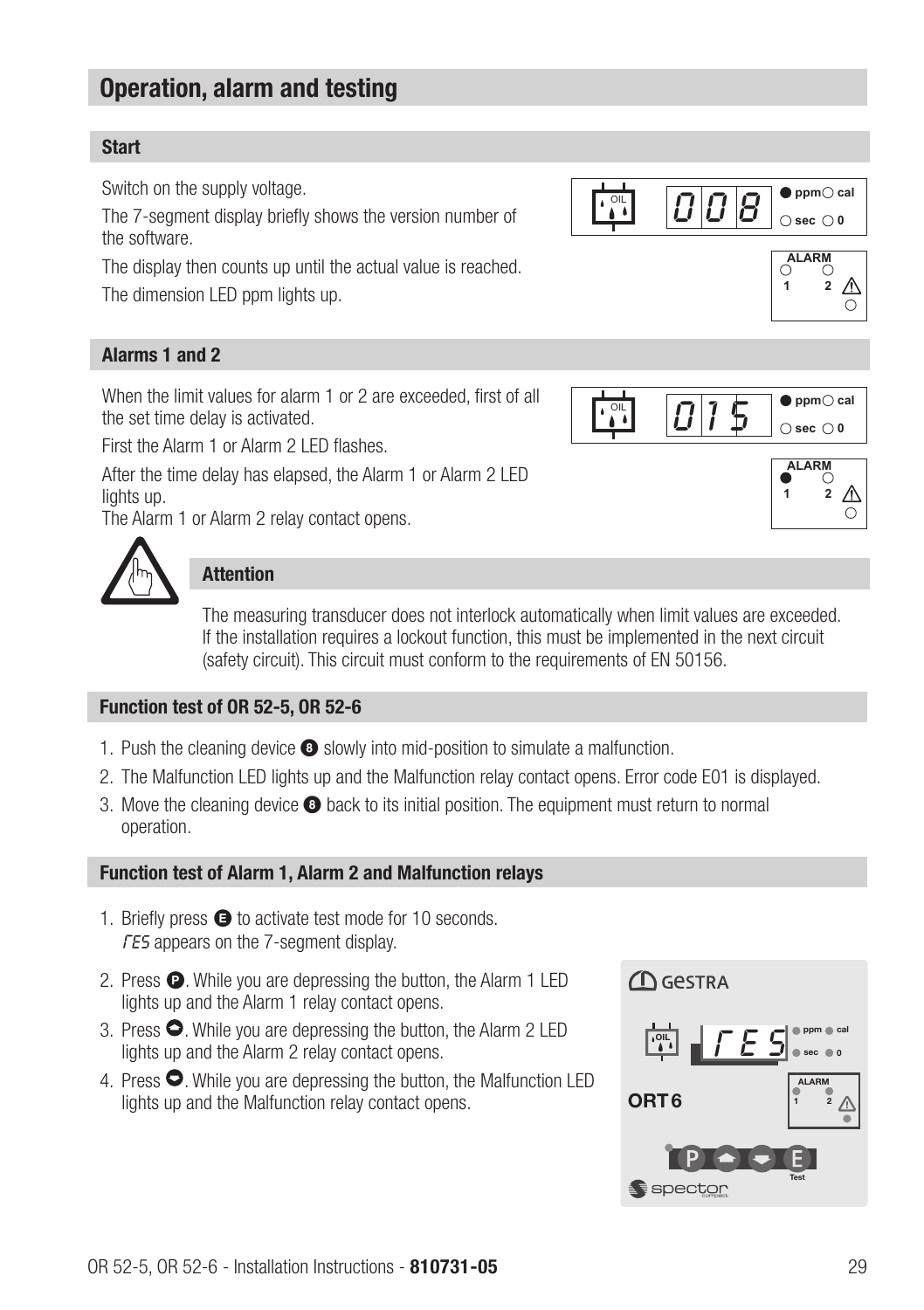## Fault finding for troubleshooting

#### Indications, diagnosis and remedies



#### **Attention**

Please check the following before fault diagnosis:

#### Supply voltage:

Is the measuring transducer supplied with the mains voltage specified on the name plate?

#### Wiring:

Does the wiring conform to the wiring diagram?



### **Danger**

The terminal strips of the measuring transducer are live during operation. There is a risk of serious injuries due to electric shock. Always cut off power to the equipment before working on it or on the terminal strips (installation, removal, connecting pipes).

#### Safety note

The equipment may only be installed and commissioned by qualified and competent staff.

Maintenance and modification may only be performed by authorised staff who have undergone specific training.

| <b>Error without a display</b>                                                                           |                                                                         |  |
|----------------------------------------------------------------------------------------------------------|-------------------------------------------------------------------------|--|
| The measuring transducer is not working – no function, no display.                                       |                                                                         |  |
| <b>Error</b>                                                                                             | <b>Remedy</b>                                                           |  |
| Faulty equipment fuse.                                                                                   | Replace the equipment fuse. Check the mains power con-<br>nection.      |  |
| The three green LEDs on the base board do not light up<br>at the same time when the power is on. Fig. 16 | Check the mains power connection or replace the measuring<br>transducer |  |

#### Detailed view of base board



#### LED indicating system voltage LED  $1 = +5V$ .

LED  $2 = +12$  V.  $LED.3 = hulb$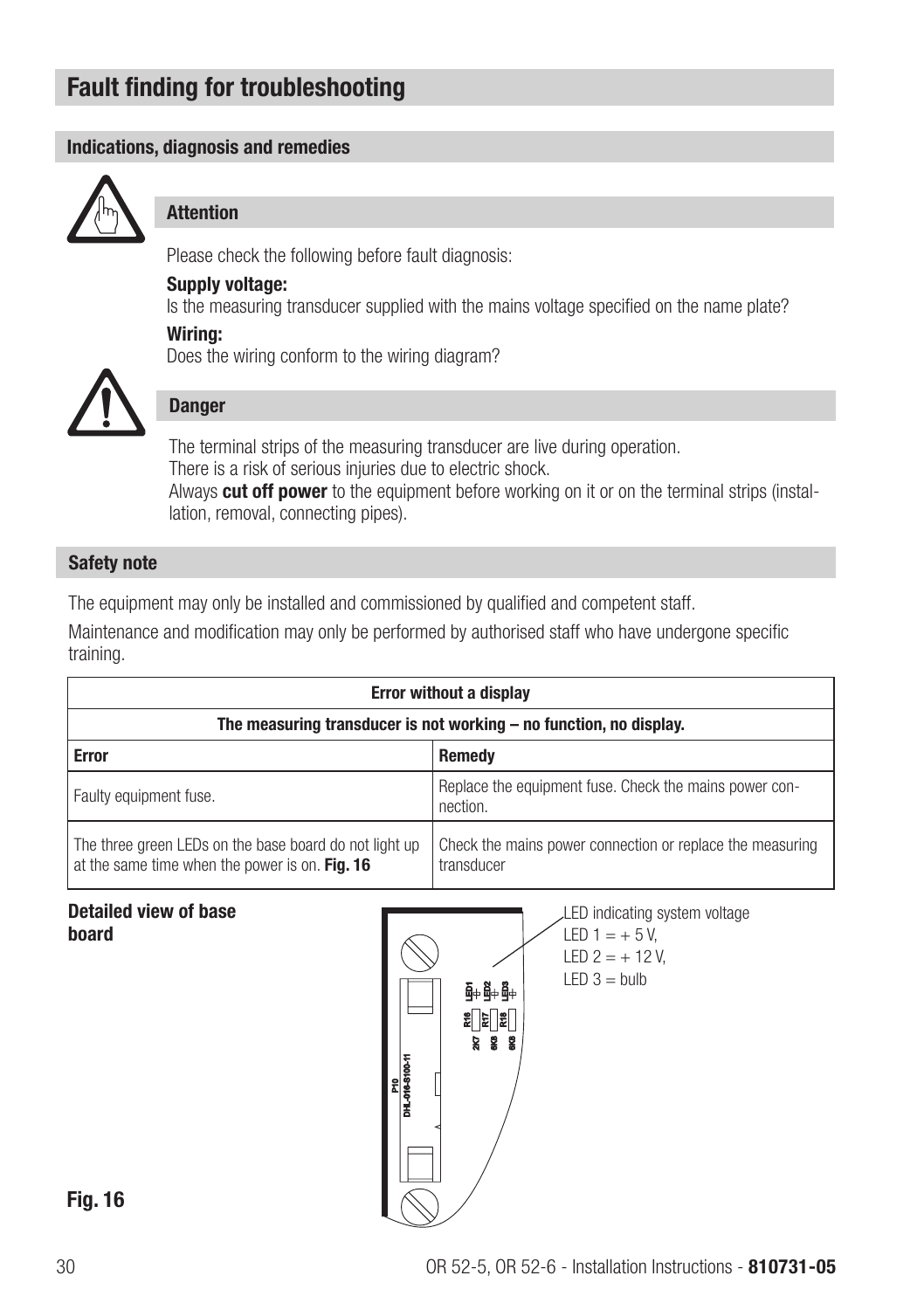## Fault finding for troubleshooting continued

#### Error code indications

In the event of a malfunction the yellow Malfunction LED lights up, the Malfunction relay contact opens and the 7-segment display shows the error code. In addition, the actual value output is reset to 0 mA.

The triggering of an alarm is not influenced by a malfunction.



| Error codes on the 7-segment display          |                                                                                                                                                                                                                                                                    |                                                                                         |  |
|-----------------------------------------------|--------------------------------------------------------------------------------------------------------------------------------------------------------------------------------------------------------------------------------------------------------------------|-----------------------------------------------------------------------------------------|--|
| <b>Fault code</b><br>Possible fault<br>Remedy |                                                                                                                                                                                                                                                                    |                                                                                         |  |
|                                               | Bulb in light emitter $\bullet$ is dirty                                                                                                                                                                                                                           | Replace bulb                                                                            |  |
|                                               | Glass cylinder $\bullet$ is dirty                                                                                                                                                                                                                                  | Clean or replace glass cylinder @                                                       |  |
|                                               | Excessive turbidity                                                                                                                                                                                                                                                | Provide mechanical cleaning stage ahead of<br>equipment                                 |  |
| E <sub>01</sub>                               | System voltage too low                                                                                                                                                                                                                                             | Check supply voltage                                                                    |  |
|                                               | Cleaning device $\bullet$ not in<br>its initial position                                                                                                                                                                                                           | Return cleaning device $\bullet$ to its initial position                                |  |
|                                               | Ingress of solids                                                                                                                                                                                                                                                  | Provide mechanical cleaning stage ahead of<br>equipment                                 |  |
| E <sub>03</sub>                               | Faulty bulb in light emitter $\boldsymbol{\varpi}$<br>(frequent occurrence of this problem indicates<br>heat accumulation in the light emitter $\bullet$ , as<br>despite the fluid temperature exceeding 60°C the<br>drying cartridge $\bullet$ has been mounted). | Replace bulb, remove drying cartridge $\bullet$<br>and<br>install vent nipple $\bullet$ |  |
|                                               | Connecting cable to light emitter $\bigcirc$ interrupted                                                                                                                                                                                                           | Check connecting cable                                                                  |  |
|                                               | Cleaning device $\bullet$ not in<br>initial position                                                                                                                                                                                                               | Return cleaning device <sup>o</sup> to<br>its initial position                          |  |
|                                               | Ingress of solids                                                                                                                                                                                                                                                  | Provide mechanical cleaning stage ahead of<br>equipment                                 |  |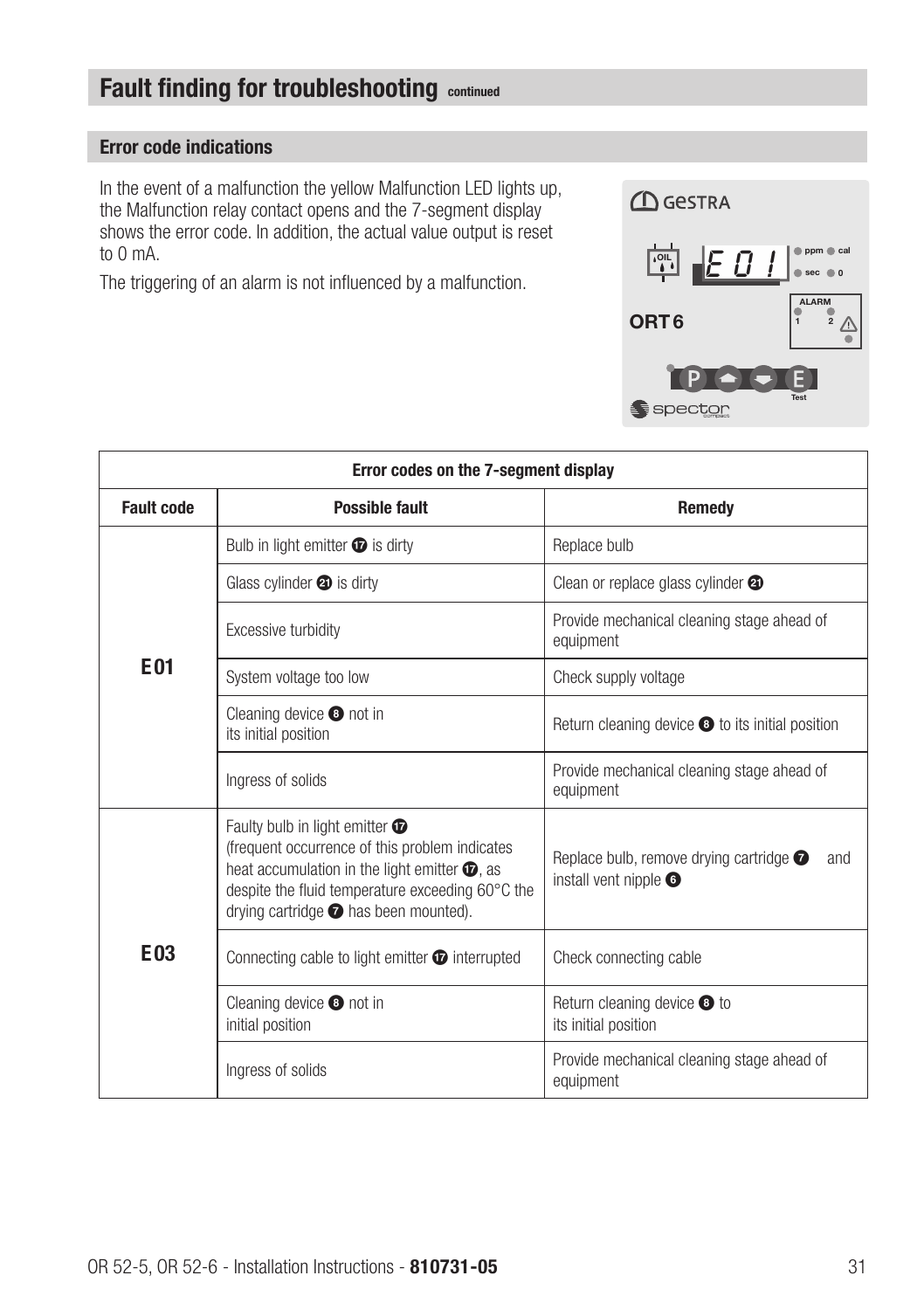## Fault finding for troubleshooting continued

### Error code indications

| Error codes on the 7-segment display          |                                                                                  |                                                                                                                   |  |
|-----------------------------------------------|----------------------------------------------------------------------------------|-------------------------------------------------------------------------------------------------------------------|--|
| <b>Fault code</b><br>Possible fault<br>Remedy |                                                                                  |                                                                                                                   |  |
|                                               | Basic turbidity $> 10$ ppm                                                       | Provide mechanical cleaning stage ahead of<br>equipment                                                           |  |
|                                               | Glass cylinder @ badly scratched<br>(ingress of solids)                          | Replace glass cylinder $\bullet$ . Install measuring<br>sensor as shown in suggested installation setup<br>Fig. 9 |  |
| E <sub>05</sub>                               | Glass cylinder $\bullet$ is dirty                                                | Clean or replace glass cylinder @                                                                                 |  |
|                                               | Ingress of solids                                                                | Provide mechanical cleaning stage ahead of<br>equipment                                                           |  |
|                                               | Presence of gas or steam bubbles (flashing)                                      | Throttle outlet                                                                                                   |  |
| <b>E06</b>                                    | Light receiver <b>O</b> faulty or incorrectly<br>connected                       | Replace light receiver 4 or check<br>connecting cable                                                             |  |
|                                               | Faulty measuring transducer                                                      | Replace measuring transducer                                                                                      |  |
|                                               | Bulb in light emitter $\bullet$ faulty                                           | Replace bulb                                                                                                      |  |
| <b>E08</b>                                    | Connecting cable to<br>light emitter $\bigcirc$ /receiver $\bigcirc$ interrupted | Check connecting cable                                                                                            |  |
|                                               | Cleaning device $\bullet$ not in<br>its initial position                         | Return cleaning device $\bullet$ to its initial position                                                          |  |
|                                               | Ingress of solids                                                                | Provide mechanical cleaning stage ahead of<br>equipment                                                           |  |

Once the fault is remedied, the equipment returns to normal operation.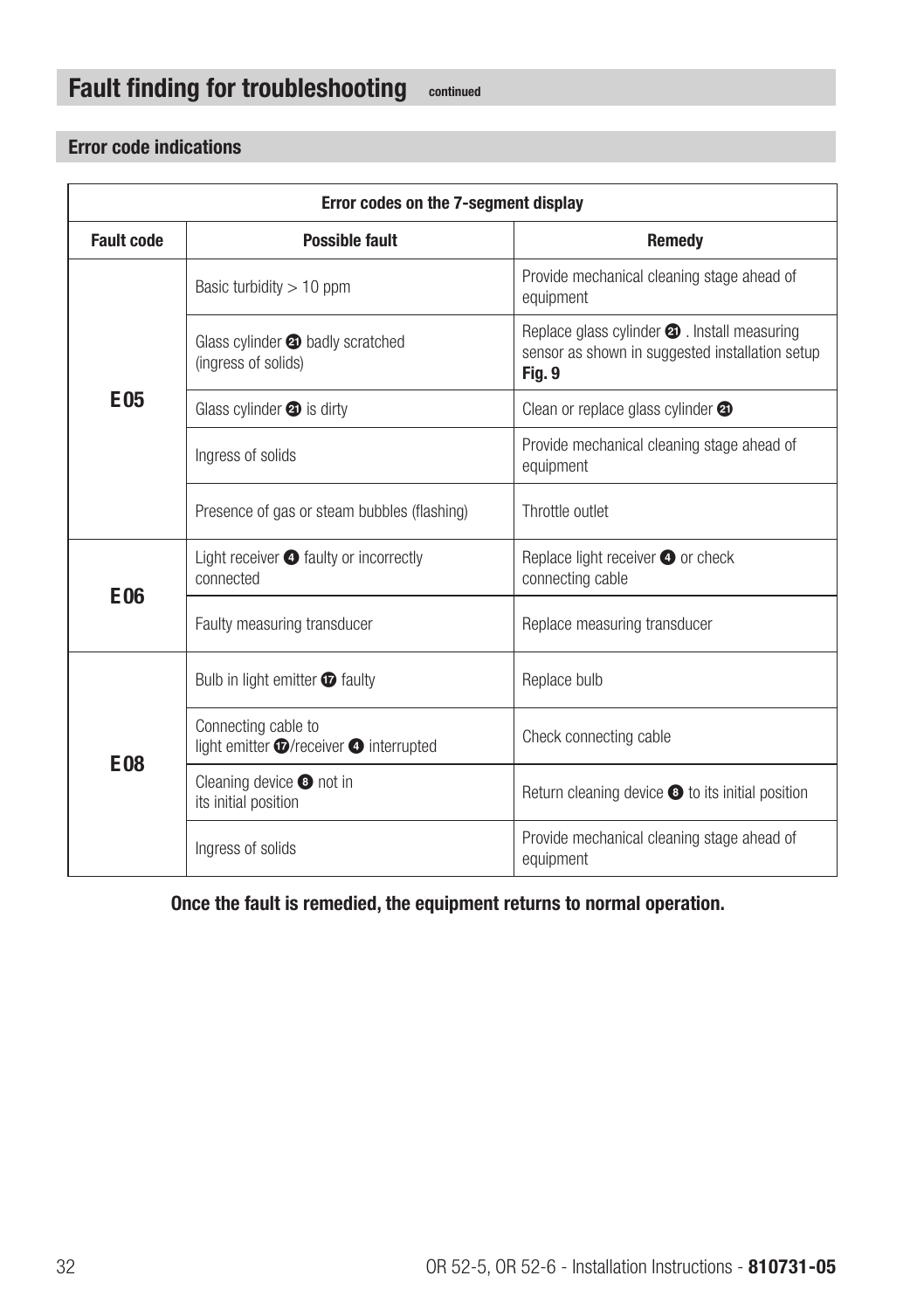## **Maintenance**

#### Replacing the glass cylinder

- 1. Close the ball valves  $\bullet$  for the inlet and outlet. Open the ball valve for flushing  $\bullet$ .
- 2. Slacken the eight hexagon head screws  $\bullet$  (do not unscrew completely). Push the cleaning device  $\bullet$ into the housing  $\omega$  (for fitting, pull out as shown in Fig. 9), unscrew the four hexagon head screws  $\Omega$ on top and remove the housing  $\mathbf{\odot}$ .
- 3. Pull out the cleaning device  $\bullet$  and remove the glass cylinder  $\bullet$ . If the equipment has not been used for a longer period of time, the glass cylinder  $\bigcirc$  might be stuck due to accumulated dirt on the housing  $cover **③**$ .
- 4. Check whether the housing  $\omega$  cover  $\odot$  and base  $\omega$  are dry on the inside. If not, dry the housing  $\omega$ with compressed air, as any residual moisture would cause the glass cylinder  $\bigcirc$  to mist up when cold fluids are used, leading to incorrect measurements.
- 5. Undo the four hexagon head screws  $\bullet$  at the bottom.
- 6. Take out the O-rings  $\otimes \otimes \otimes$ , clean the seating surfaces and insert new O-rings  $\otimes \otimes \otimes$ .
- 7. Hold the new, dry glass cylinder  $\bigcirc$  by the rim and push it over the seat of the housing  $cover$  $<sup>•</sup>$ </sup>
- 8. Secure the housing  $\omega$  to the cover  $\odot$  using the screws  $\odot$ .
- 9. Insert the plunger  $\bigcirc$  of the cleaning device  $\bigcirc$  into the glass cylinder  $\bigcirc$  and screw the base  $\bigcirc$ to the housing  $\mathbf{\circledcirc}$ .
- 10. Close the ball valve for flushing  $\bullet$ , open the ball valves  $\bullet$  for the inlet and outlet.
- 11. Check the 0 % and 100 % calibration settings of the measuring transducer.

#### Cleaning the glass cylinder

- 1. Move the wiper  $\bullet$  of the cleaning device  $\bullet$  up and down. This may trigger Alarm 1 and/or Alarm 2 or a Malfunction, depending on which time delay is set.
- 2. Move the wiper  $\bullet$  of the cleaning device  $\bullet$  back to its initial position (it projects out of the equipment by approx. 70 mm). If the cylinder is still dirty, replace the cleaning ring  $\bullet$  of the cleaning device  $\bullet$ .

Clean the glass cylinder  $\omega$  at regular intervals (1 x week), depending on the degree of contamination of the fluid. If the fluid is heavily contaminated, replace the glass cylinder  $\mathbf{\odot}$ .

#### Replacing the cleaning plunger

- 1. Close the ball valves  $\bullet$  for the inlet and outlet. Open the ball valve for flushing  $\bullet$ .
- 2. Pull out the cleaning device  $\bullet$  and undo the four hexagon head screws  $\bullet$  from the base  $\bullet$ . Remove the base  $\bullet$  together with the cleaning device  $\bullet$ .
- 3. Using a screwdriver, bend open the inner serrations of the fixing disc and remove the disc.
- 4. Take out the plunger  $\bigoplus$  and insert a new one  $\bigoplus$ .
- 5. Fit a new fixing disc: Make sure the serrations point away from the plunger  $\bigcirc$ .
- 6. Take out the O-rings  $\otimes \otimes \otimes$  from the base, clean the seating surfaces and insert new O-rings  $\otimes \otimes \otimes$ .
- 7. Insert the plunger  $\bigoplus$  of the cleaning device  $\bigoplus$  into the glass cylinder  $\bigoplus$  and screw the base  $\bigoplus$  to the housing  $\boldsymbol{\circledcirc}$ .
- 8. Close the ball valve for flushing  $\bullet$ , open the ball valves  $\bullet$  for the inlet and outlet.
- 9. Check the 0 % and 100 % calibration settings of the measuring transducer.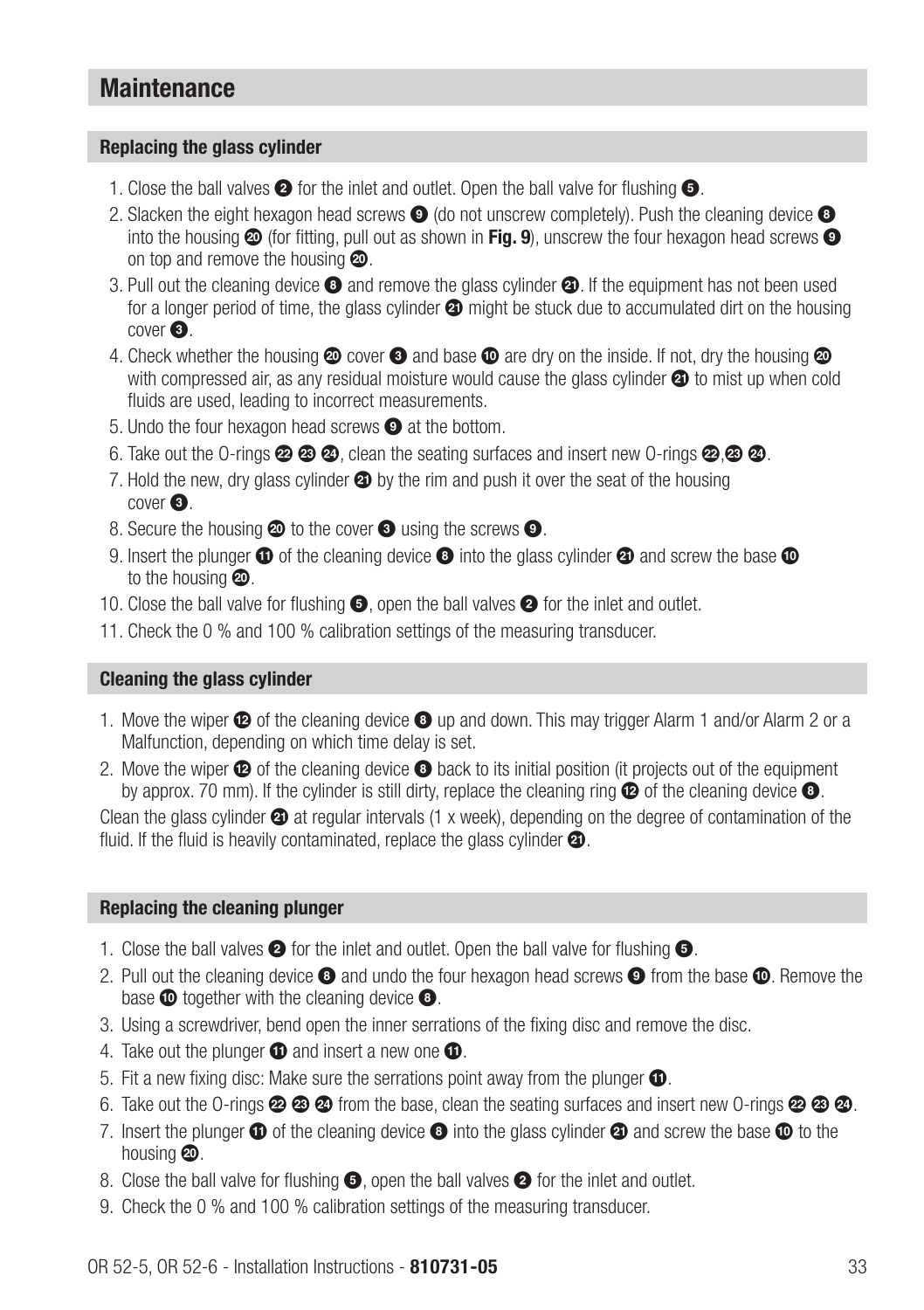## Maintenance continued

#### Replacing the drying cartridge

Replace the drying cartridge  $\bullet$  when its contents turn pink. If this happens frequently, check the tightness of the following items:

- $\blacksquare$  O-rings on light emitter  $\blacksquare$  and receiver  $\blacksquare$
- Gaskets on connectors  $\bullet$ , front gaskets of glass cylinder  $\bullet$
- $\blacksquare$  Cable glands on connectors  $\blacksquare$  of the light emitter  $\blacksquare$  and receiver  $\blacksquare$

#### Replacing the bulb

- 1. Unscrew and remove the union nut (outside) from the tube  $\mathbf \circledB$  of the light emitter $\mathbf \circledA$ .
- 2. Replace the bulb with a new one (12V 10W).
- 3. Refit the light emitter  $\bigcirc$ . Make sure the locating pin on the light emitter  $\bigcirc$  fits in the groove of the tube  $\bigcirc$ . Tighten the union nut.
- 4. Repeat the 0 % and 100 % calibration of the measuring transducer.



#### **Danger**

The terminal strips of the measuring transducer are live during operation. There is a risk of serious injuries due to electric shock. Always **cut off power** to the equipment before working on it or on the terminal strips (installation, removal, connecting pipes).

#### Replacing the equipment fuse

- 1. Open the cover of the measuring transducer.
- 2. Turn the screw cap of the fuse holder anti-clockwise and remove.
- 3. Replace the equipment fuse. Type: M 0.2 A 5 x 20 at 230 V, M 0.4 A 5 x 20 at 115 V, M 1.0 A 5 x 20 at 24 V
- 4. Fit the screw cap and turn clockwise. Close the cover once more.

#### Tools

- Spanner for hexagon head screws A.F. 13
- $\blacksquare$  Screwdriver, size 2.5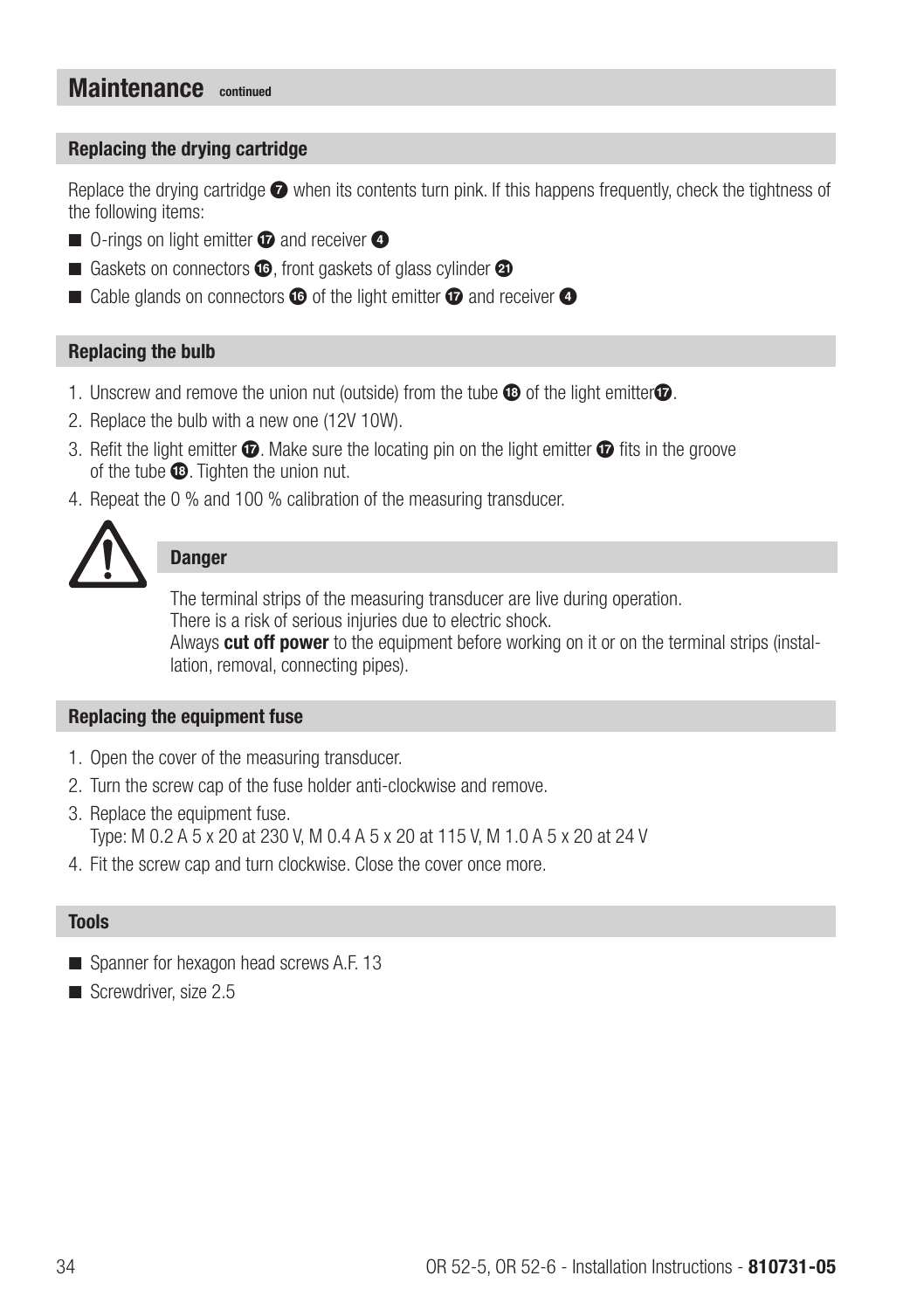## Maintenance continued

#### Spare parts

| Item                                                    | Spare parts kit, stock code 389446 | Qty.           |  |
|---------------------------------------------------------|------------------------------------|----------------|--|
| ❹                                                       | Glass cylinder                     | 1              |  |
| ❷                                                       | 0-ring 25 x 3                      | $\overline{2}$ |  |
| ❸                                                       | O-ring $30 \times 2$               | $\overline{2}$ |  |
| ❹                                                       | 0-ring 48 x 2.5                    | $\overline{2}$ |  |
| $\bf \Phi$                                              | Turbidity standard 20 ppm          | 1              |  |
| $\bf \Phi$                                              | Turbidity standard 40 TUF          | 1              |  |
| ⊕                                                       | Cleaning ring                      | 1              |  |
|                                                         | <b>Bulb</b>                        | 1              |  |
| Spare parts kit for cleaning plunger, stock code 387355 |                                    |                |  |
| ➊                                                       | Plunger                            | 1              |  |
| ⊕                                                       | Ring                               | 1              |  |
| ⊕                                                       | Wiper                              | 1              |  |
| ⊕                                                       | Retaining ring 19 x 1.2            | 1              |  |
|                                                         | Fixing disc                        | 1              |  |

Spare parts kits containing the following items can be supplied separately:

In the event of faults that cannot be remedied with the aid of this manual, please contact our service centre or authorised agent in your country.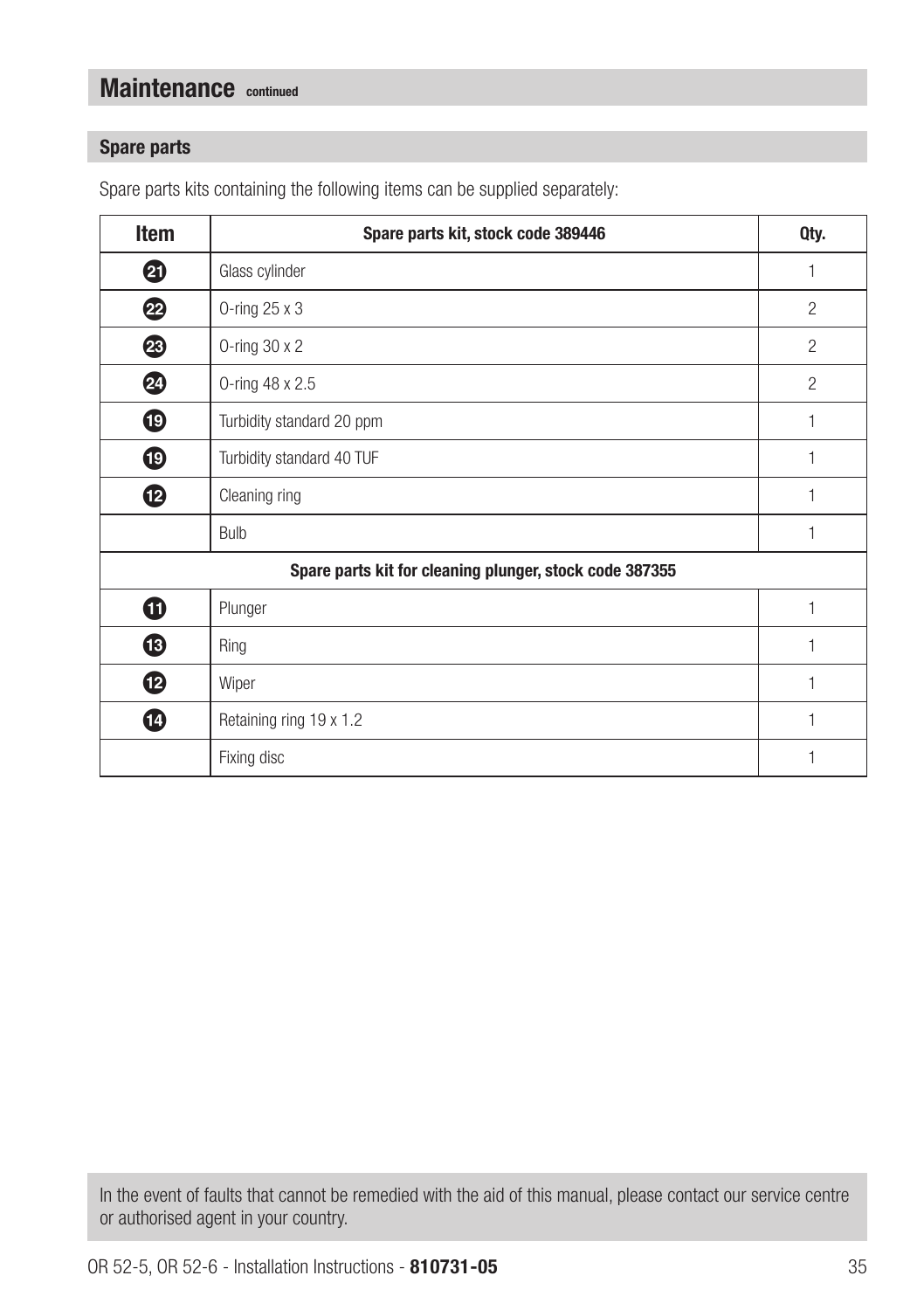## Removal and disposal of the measuring sensor and measuring transducer

#### Safety note

The equipment may only be installed and commissioned by qualified and competent staff. Retrofitting and maintenance work may only be performed by authorised staff who have undergone specific training.



#### **Danger**

The measuring sensor is under pressure during operation. Hot water or steam escapes when nuts and bolts are unfastened. The measuring sensor is hot during operation.

There is a risk of severe injuries and scalding over the entire body. Before servicing the measuring sensor or disconnecting pipes, make sure all connected pipes are depressurised (0 bar) and cooled down to room temperature (20°C).

The terminal strips of the measuring transducer are live during operation. There is a risk of serious injuries due to electric shock.

Always **cut off power** to the equipment before working on it or on the terminal strips (installation, removal, connecting pipes).

Make sure there is no possibility of inadvertently starting up the depressurised section of the system during the work.

The shut-off valves required for this purpose must be secured separately and marked. Disconnect the power supply and make sure it cannot inadvertently be switched back on again. Affix one or more warning signs with wording such as "DO NOT SWITCH ON" on each control element in a clearly visible location.

#### Removal and disposal of the measuring sensor

- 1. Disconnect the four-pole connector  $\bullet$  from the light emitter and receiver.
- 2. Make sure all inlet and outlet lines are cold and not under pressure before dismantling.
- 3. Unscrew the fixing screws from the mounting bracket  $\circledast$  and remove the measuring sensor.

Dispose of the measuring sensor in accordance with statutory waste disposal provisions.

#### Removal and disposal of the measuring transducer

- 1. Cut off the power supply to the equipment.
- 2. Unscrew the cover screws and open the cover.
- 2. Disconnect all connecting cables from the terminal strips and pull the cables out of the cable glands.
- 4. Unscrew the fixing screws and remove the measuring transducer.

Dispose of the measuring transducer in accordance with statutory waste disposal provisions.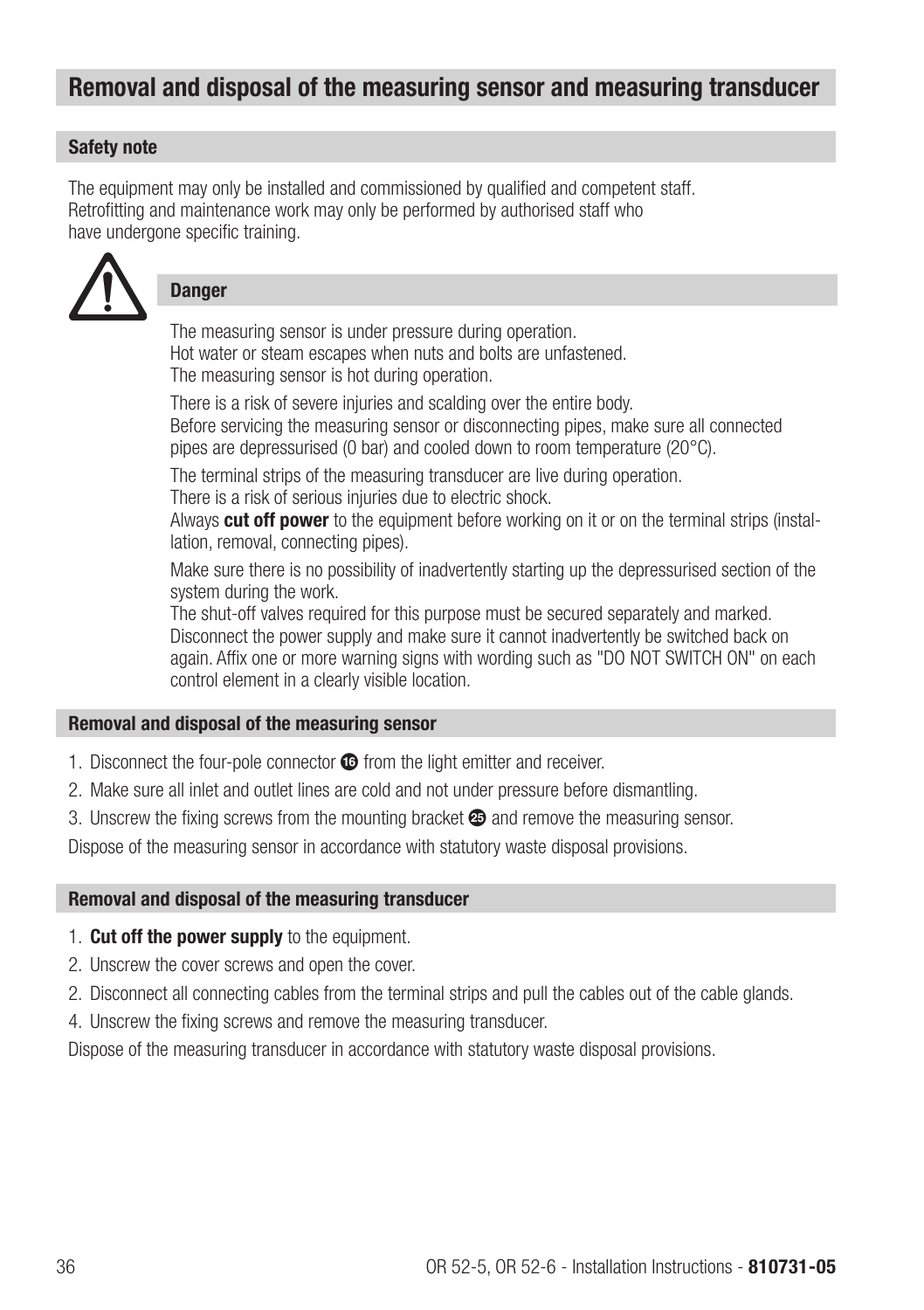# For your notes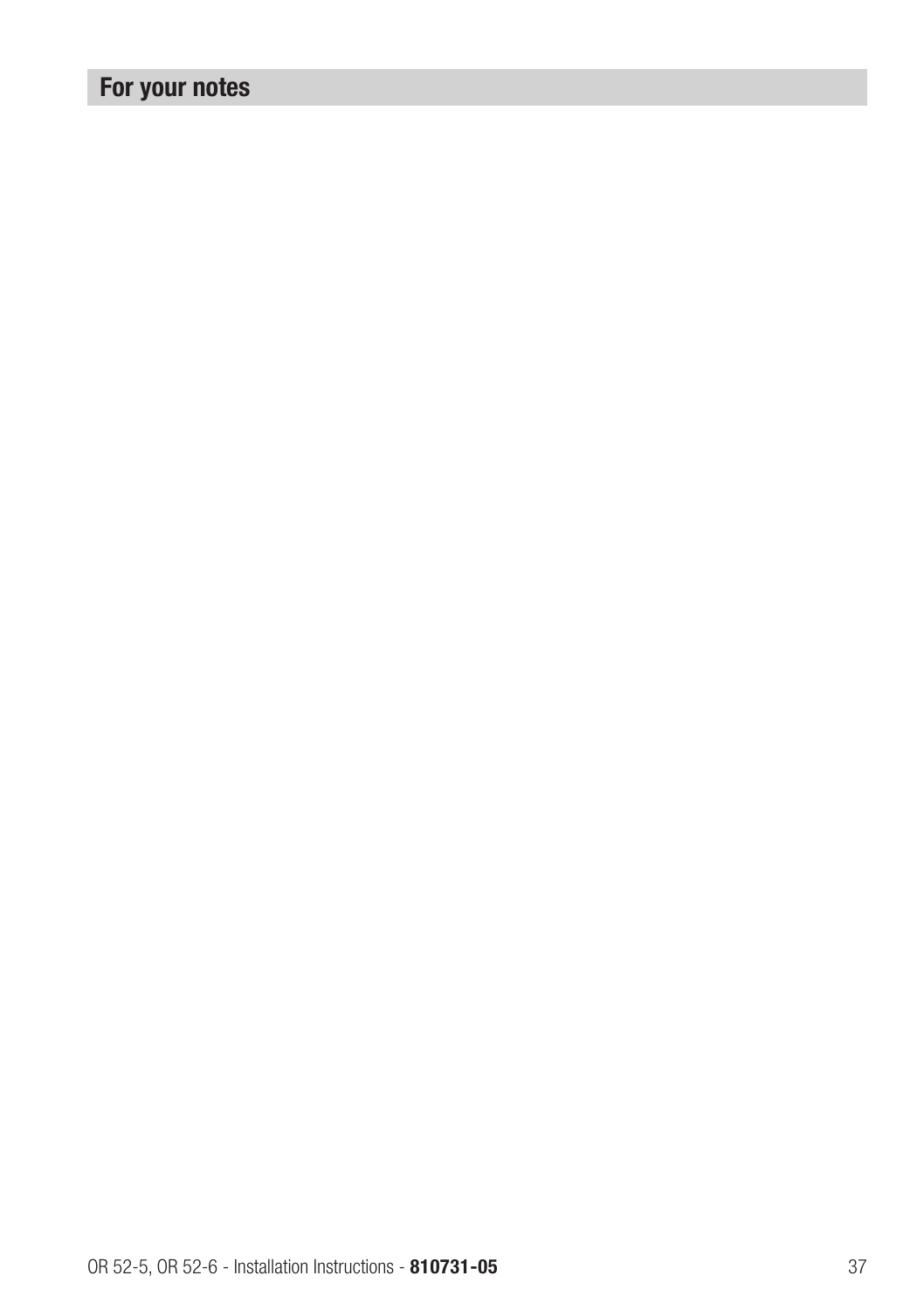# For your notes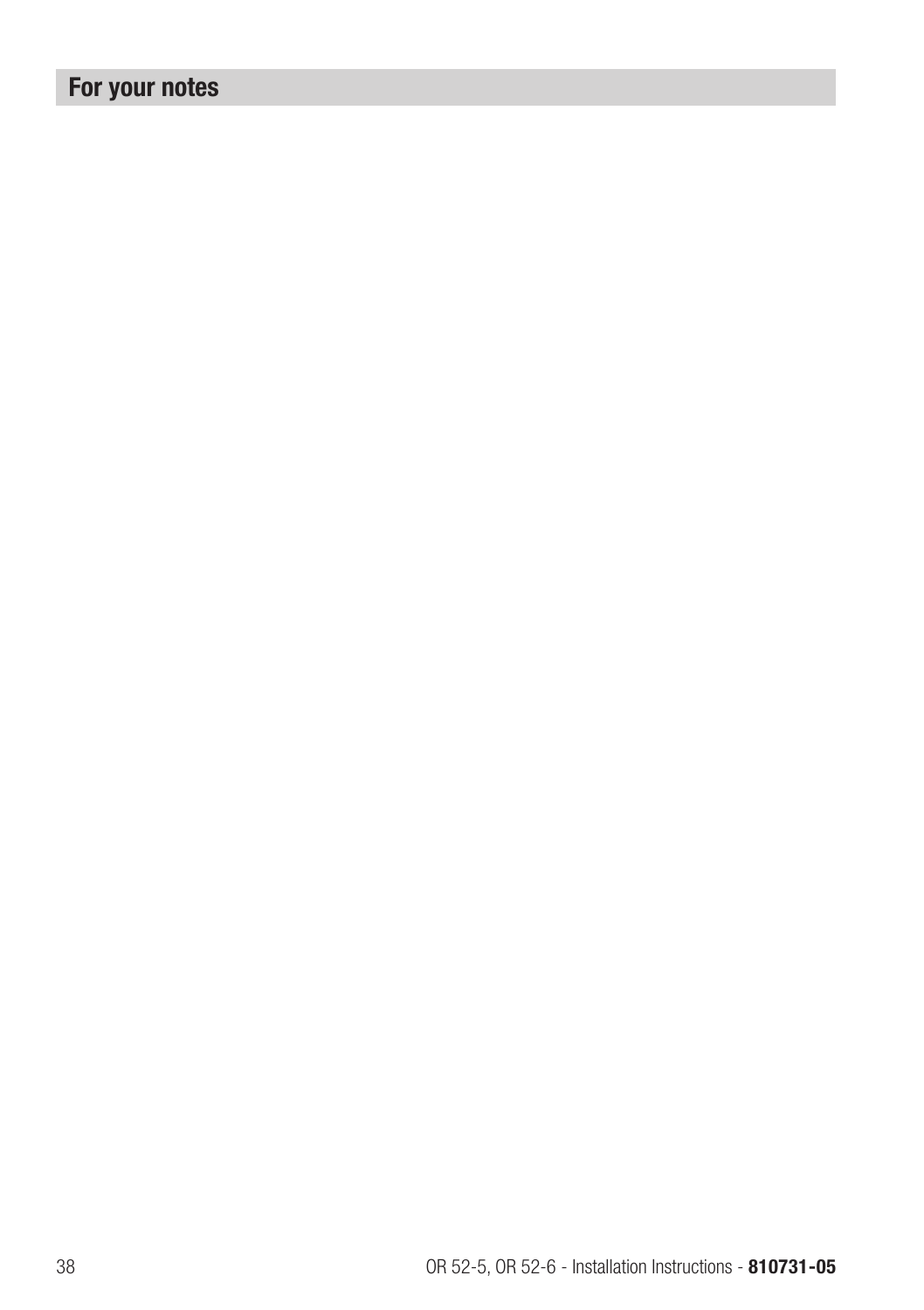# For your notes